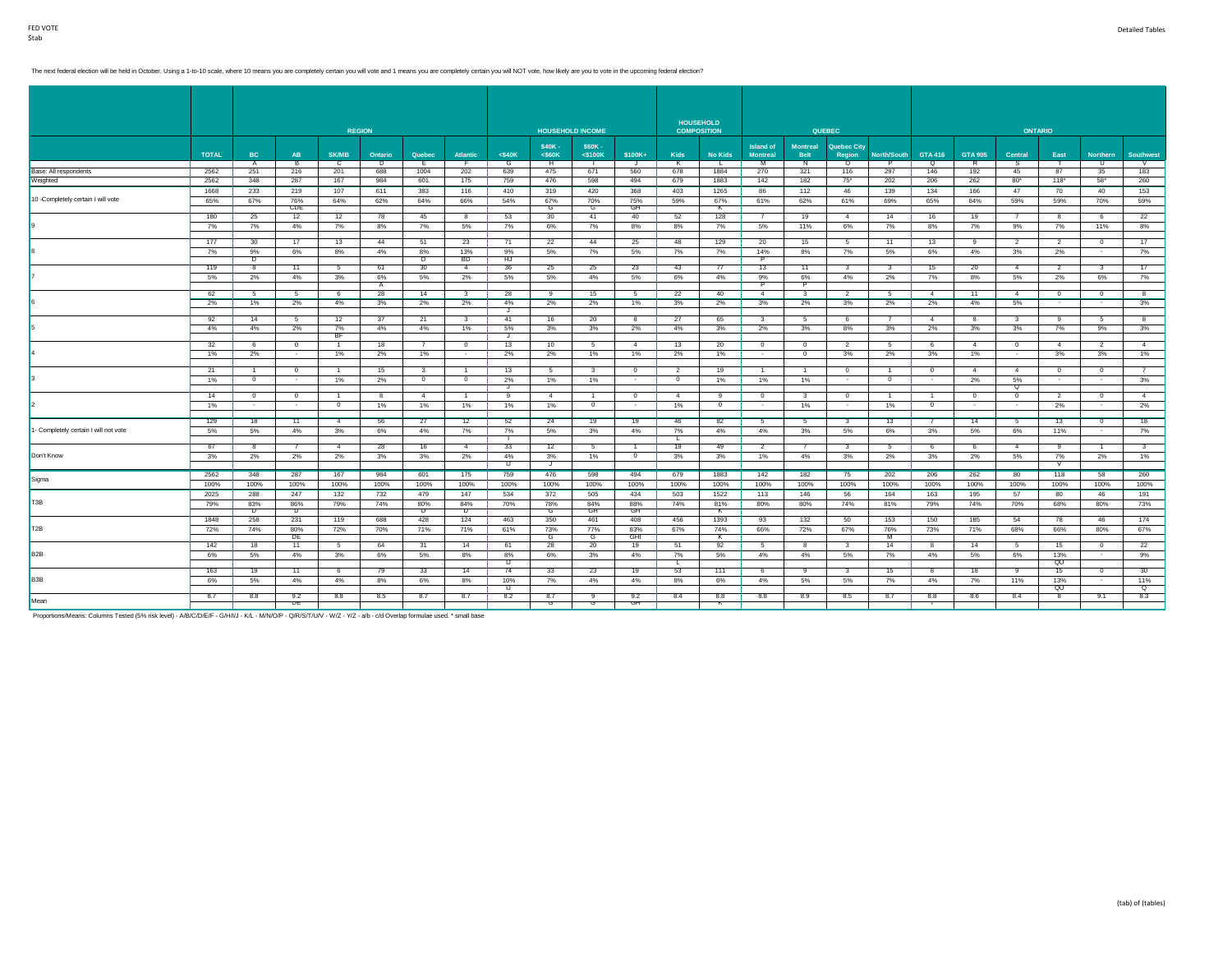# And is this party the same party or a different party from the one you voted for in the last Federal Election?

|                                             |              |      |           |              |               |        |          |           |                    |                          |         |      | <b>HOUSEHOLD</b>   |                              |                                |                              |             |            |                |         |                |          |           |
|---------------------------------------------|--------------|------|-----------|--------------|---------------|--------|----------|-----------|--------------------|--------------------------|---------|------|--------------------|------------------------------|--------------------------------|------------------------------|-------------|------------|----------------|---------|----------------|----------|-----------|
|                                             |              |      |           |              | <b>REGION</b> |        |          |           |                    | <b>HOUSEHOLD INCOME</b>  |         |      | <b>COMPOSITION</b> |                              |                                | <b>QUEBEC</b>                |             |            |                |         | <b>ONTARIO</b> |          |           |
|                                             | <b>TOTAL</b> | BC   | <b>AB</b> | <b>SK/MB</b> | Ontario       | Quebec | Atlantic | $<$ \$40K | \$40K-<br>$<$ S60K | \$60K -<br>$<$ \$100 $K$ | \$100K+ | Kids | <b>No Kids</b>     | Island of<br><b>Montreal</b> | <b>Montreal</b><br><b>Belt</b> | <b>Quebec City</b><br>Region | North/South | GTA 416    | <b>GTA 905</b> | Central | East           | Northern | Southwest |
|                                             |              |      |           |              | D.            |        |          |           |                    |                          |         |      |                    | M                            |                                |                              |             | $^{\circ}$ |                |         |                |          |           |
| Base: Decided Voters Leaners                | 1722         | 162  | 135       | 133          | 449           | 717    | 126      | 443       | 324                | 490                      | 359     | 437  | 1285               | 206                          | 225                            | 78                           | 208         | 96         | 126            | 34      | 54             | 24       | 115       |
| Weighted                                    | 1710         | 251  | $195*$    | $118*$       | 652           | 379    | 115"     | 507       | 321                | 430                      | 330     | 411  | 1298               | 97                           | 110                            | $45^*$                       | 126         | $142*$     | 178            | $56***$ | $67*$          | $40**$   | $169*$    |
|                                             | 1037         | 140  | 129       | 69           | 409           | 222    | 68       | 265       | 207                | 270                      | 219     | 251  | 785                | 59                           | 67                             | 26                           | 69          | 88         | 118            | 33      | 36             | 19       | 115       |
| Same                                        | 61%          | 56%  | 66%       | 58%          | 63%           | 59%    | 59%      | 52%       | 65%                | 63%                      | 66%     | 61%  | 60%                | 61%                          | 61%                            | 57%                          | 55%         | 62%        | 66%            | 58%     | 53%            | 48%      | 68%       |
|                                             |              |      |           |              |               |        |          |           | $\sim$             |                          |         |      |                    |                              |                                |                              |             |            |                |         |                |          |           |
|                                             | 465          |      | 38        | 36           | 148           | 129    | 38       | 144       | 91                 | 124                      | 84      | 106  | 359                | 31                           | 36                             | 16                           | 46          | 29         | 34             | 14      | 18             | 14       | 39        |
| <b>Different</b>                            | 27%          | 31%  | 20%       | 30%          | 23%           | 34%    | 33%      | 28%       | 28%                | 29%                      | 25%     | 26%  | 28%                | 32%                          | 32%                            | 36%                          | 37%         | 20%        | 19%            | 25%     | 27%            | 36%      | 23%       |
|                                             |              |      |           |              |               | BD.    | BD.      |           |                    |                          |         |      |                    |                              |                                |                              |             |            |                |         |                |          |           |
| I did not vote in the last Federal election | 208          | 34   | 28        | 13           | 95            | 28     | 10       | 98        | 23                 | 36                       | 27      | 53   | 155                |                              |                                |                              | 10          | 26         | 26             |         | 14             |          | 15        |
|                                             | 12%          | 13%  | 14%       | 11%          | 15%           | 7%     | 8%       | 19%       | 7%                 | 8%                       | 8%      | 13%  | 12%                | 7%                           | 7%                             | 8%                           | 8%          | 18%        | 14%            | 16%     | 20%            | 15%      | 9%        |
|                                             |              |      |           |              |               |        |          | HIJ       |                    |                          |         |      |                    |                              |                                |                              |             |            |                |         |                |          |           |
|                                             | 1710         | 251  | 195       | 118          | 652           | 379    | 115      | 507       | 321                | 430                      | 330     | 411  | 1298               | 97                           | 110                            | 45                           | 126         | 142        | 178            | 56      | 67             | 40       | 169       |
| Sigma                                       | 100%         | 100% | 100%      | 100%         | 100%          | 100%   | 100%     | 100%      | 100%               | 100%                     | 100%    | 100% | 100%               | 100%                         | 100%                           | 100%                         | 100%        | 100%       | 100%           | 100%    | 100%           | 100%     | 100%      |

Proportions/Means: Columns Tested (5% risk level) - A/B/C/D/E/F - G/H/I/J - K/L - M/N/O/P - Q/R/S/T/U/V - W/Z - a/b - c/d Overlap formulae used. \* small base; \*\* very small base (under 30) ineligible for sig testing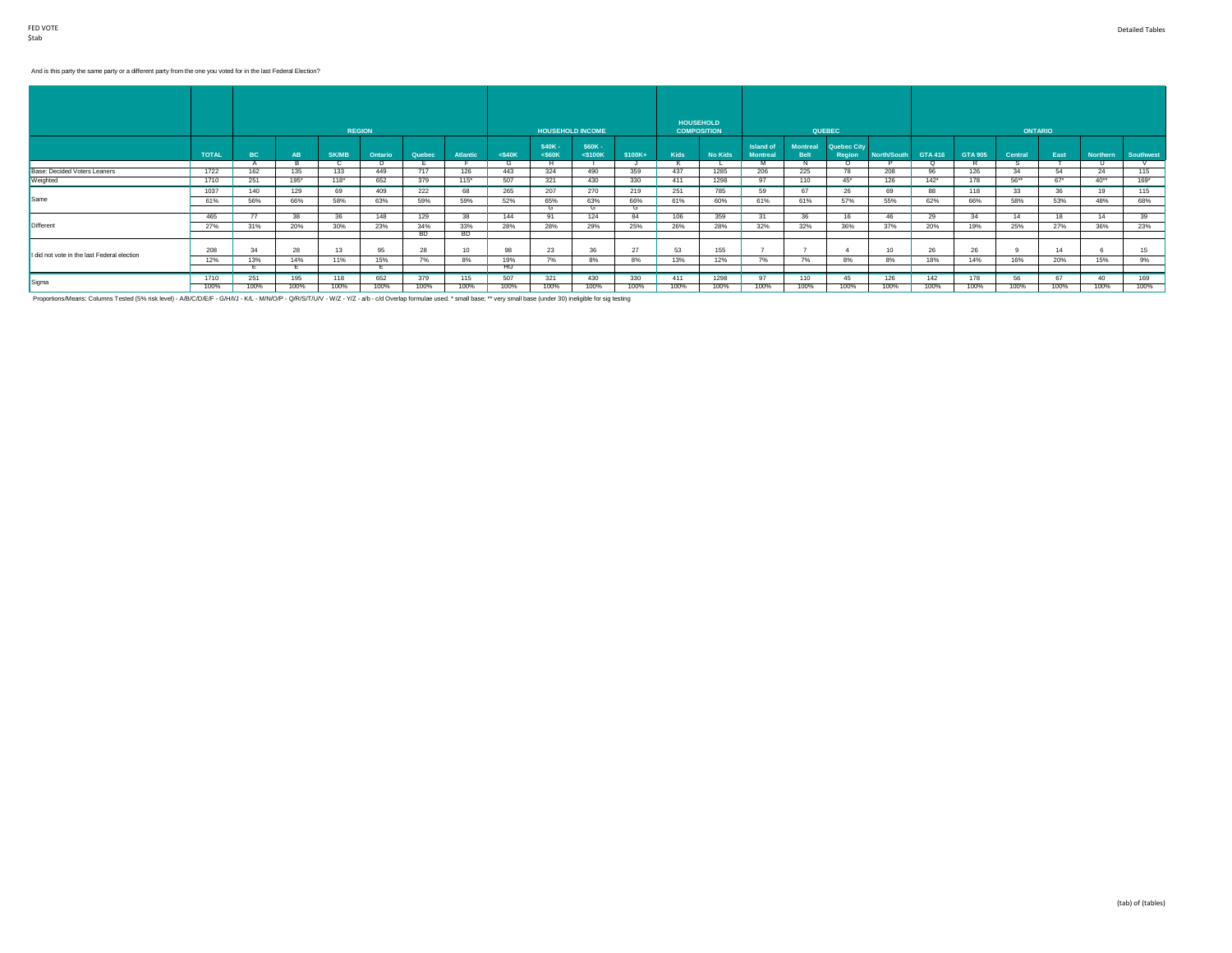## How certain are you that this is the party that you will actually support on Election Day?

|                              |              |                       |                 |                       | <b>REGION</b> |          |          |           |                    | <b>HOUSEHOLD INCOME</b>  |                |             | <b>HOUSEHOLD</b><br><b>COMPOSITION</b> |                                     |                                | <b>QUEBEC</b>                |                        |           |                    |                  | <b>ONTARIO</b> |            |                  |
|------------------------------|--------------|-----------------------|-----------------|-----------------------|---------------|----------|----------|-----------|--------------------|--------------------------|----------------|-------------|----------------------------------------|-------------------------------------|--------------------------------|------------------------------|------------------------|-----------|--------------------|------------------|----------------|------------|------------------|
|                              | <b>TOTAL</b> | BC                    | <b>AB</b>       | <b>SK/MB</b>          | Ontario       | Quebec   | Atlantic | $<$ \$40K | \$40K-<br>$<$ S60K | \$60K -<br>$<$ \$100 $K$ | $$100K+$       | <b>Kids</b> | <b>No Kids</b>                         | <b>Island of</b><br><b>Montreal</b> | <b>Montreal</b><br><b>Belt</b> | <b>Quebec City</b><br>Region | North/South            | GTA 416   | <b>GTA 905</b>     | Central          | East           | Northern   | <b>Southwest</b> |
| Base: Decided Voters Leaners | 2142         | $\overline{A}$<br>220 | <b>B</b><br>196 | $\overline{c}$<br>173 | D.<br>593     | 801      | 159      | G<br>498  | H<br>403           | 590                      | $\cdot$<br>509 | K<br>562    | 1580                                   | M<br>230                            | N<br>252                       | $\Omega$<br>88               | D<br>231               | ō<br>129  | R<br>166           | S.<br>41         | 71             | - 11<br>31 | V<br>155         |
| Weighted                     | 2114         | 301                   | 247             | 145                   | 817           | 468      | 136      | 589       | 399                | 522                      | 451            | 534         | 1580                                   | 121                                 | 142                            | $52*$                        | 153                    | $178*$    | 221                | $71*$            | $86*$          | $51**$     | 209              |
|                              | 1049         | 163                   | 149             | 65                    | 405           | 216      | 52       | 283       | 214                | 239                      | 235            | 257         | 792                                    | 58                                  | 61                             | 26                           | 71                     | 75        | 111                | 39               | 46             | 29         | 105              |
| Absolutely certain           | 50%          | 54%                   | 60%             | 45%                   | 50%           | 46%      | 38%      | 48%       | 54%                | 46%                      | 52%            | 48%         | 50%                                    | 48%                                 | 43%                            | 49%                          | 46%                    | 42%       | 50%                | 54%              | 54%            | 56%        | 50%              |
|                              |              |                       | CDEF            |                       |               |          |          |           |                    |                          |                |             |                                        |                                     |                                |                              |                        |           |                    |                  |                |            |                  |
|                              | 810          | 108                   | 77              | 65                    | 302           | 197      | 62       | 247       | 144                | 209                      | 156            | 213         | 597                                    | 52                                  | 62                             | 20                           | 62                     | 65        | 83                 | 22               | 32             | 21         | 78               |
| Fairly certain               | 38%          | 36%                   | 31%             | 45%                   | 37%           | 42%      | 46%      | 42%       | 36%                | 40%                      | 35%            | 40%         | 38%                                    | 43%                                 | 44%                            | 39%                          | 41%                    | 36%       | 38%                | 31%              | 37%            | 42%        | 37%              |
|                              |              |                       |                 | в.                    |               | в        | в        |           |                    |                          |                |             |                                        |                                     |                                |                              |                        |           |                    |                  |                |            |                  |
|                              | 209          | 26                    | 21              | 11                    | 90            | 45       | 16       | 50        | 30                 | 63                       | 48             | 55          | 153                                    | 11                                  | 12                             |                              | 16                     | 28        | 24                 | $\alpha$         |                |            | $^{22}$          |
| Not very certain             | 10%          | 9%                    | 8%              | 8%                    | 11%           | 10%      | 12%      | 8%        | 8%                 | 12%                      | 11%            | 10%         | 10%                                    | 9%                                  | 8%                             | 11%                          | 10%                    | 16%       | 11%                | 13%              | 6%             | 2%         | 11%              |
|                              | 45           | $\mathbf{A}$          |                 | $\mathcal{R}$         | 19            |          |          | $\alpha$  | 11                 | 11                       | 11             | $\alpha$    | 37                                     | $\overline{0}$                      |                                |                              | $\boldsymbol{\Lambda}$ | 10        | $\overline{2}$     |                  |                |            |                  |
| Not at all certain           |              | 1%                    | 1%              | 2%                    | 2%            | 12       | 5%       | 2%        | 3%                 | 2%                       | 3%             | 2%          | 2%                                     | $^{\circ}$                          | 5%                             | $\sim$                       | 3%                     | 6%        | 1%                 | 2%               | 2%             | $\sim$     | 2%               |
|                              | 2%           |                       |                 |                       |               | 2%       | B        |           |                    |                          |                |             |                                        |                                     |                                |                              |                        |           |                    |                  |                |            |                  |
|                              |              | $\sqrt{ }$            | $\Omega$        | $\Omega$              |               | $\Omega$ | $\Omega$ | $\Omega$  | $\overline{1}$     |                          | $\Omega$       | $\Omega$    |                                        | $^{\circ}$                          | $^{\circ}$                     |                              | $\Omega$               | $\Omega$  | $^{\circ}$         | $\Omega$         |                |            | $^{\circ}$       |
| (Dk/Ns)                      | $\Omega$     | <b>A</b>              | . .             | $\sim$                | $\Omega$      | $\sim$   | . .      | $\sim$    | $^{\circ}$         | $\sim$                   |                | $\sim$      | $\Omega$                               |                                     | . .                            |                              | $\sim$                 | $\sim$    | $\sim$             | $\sim$           | 1%             |            | $\sim$           |
|                              |              |                       |                 |                       |               |          |          |           |                    |                          |                |             |                                        |                                     |                                |                              |                        |           |                    |                  |                |            |                  |
|                              | 2114         | 301                   | 247             | 145                   | 817           | 468      | 136      | 589       | 399                | 522                      | 451            | 534         | 1580                                   | 121                                 | 142                            | 52                           | 153                    | 178       | 221                | 71               | 86             | 51         | 209              |
| Sigma                        | 100%         | 100%                  | 100%            | 100%                  | 100%          | 100%     | 100%     | 100%      | 100%               | 100%                     | 100%           | 100%        | 100%                                   | 100%                                | 100%                           | 100%                         | 100%                   | 100%      | 100%               | 100%             | 100%           | 100%       | 100%             |
| <b>Summary</b>               |              |                       |                 |                       |               |          |          |           |                    |                          |                |             |                                        |                                     |                                |                              |                        |           |                    |                  |                |            |                  |
|                              | 1859         | 271                   | 225             | 130                   | 707           | 412      | 114      | 530       | 357                | 448                      | 391            | 470         | 1389                                   | 110                                 | 123                            | 46                           | 133                    | 140       | 195                | 61               | 78             | 50         | 184              |
| T <sub>2</sub> B             | 88%          | 90%                   | 91%             | 90%                   | 87%           | 88%      | 84%      | 90%       | 90%                | 86%                      | 87%            | 88%         | 88%                                    | 90%                                 | 87%                            | 89%                          | 87%                    | 78%       | 88%                | 86%              | 91%            | 98%        | 88%              |
|                              |              |                       |                 |                       |               |          |          |           |                    |                          |                |             |                                        |                                     |                                |                              |                        |           | $\overline{\circ}$ |                  | $\circ$        |            |                  |
|                              | 254          | 30                    | 22              | 14                    | 109           | 56       | 22       | 59        | 41                 | 74                       | 60             | 64          | 190                                    | 12                                  | 19                             |                              | 20                     | 39        | 26                 | 10 <sup>10</sup> |                |            | 26               |
| B <sub>2</sub> B             | 12%          | 10%                   | 9%              | 10%                   | 13%           | 12%      | 16%      | 10%       | 10%                | 14%                      | 13%            | 12%         | 12%                                    | 10%                                 | 13%                            | 11%                          | 13%                    | 22%<br>кr | 12%                | 14%              | 8%             | 2%         | 12%              |
|                              |              |                       |                 |                       |               |          |          |           |                    |                          |                |             |                                        |                                     |                                |                              |                        |           |                    |                  |                |            |                  |

Proportions/Means: Columns Tested (5% risk level) - A/B/C/D/E/F - G/H/I/J - K/L - M/N/O/P - Q/R/S/T/U/V - W/Z - Y/Z - a/b - c/d Overlap formulae used. \* small base; \*\* very small base (under 30) ineligible for sig testing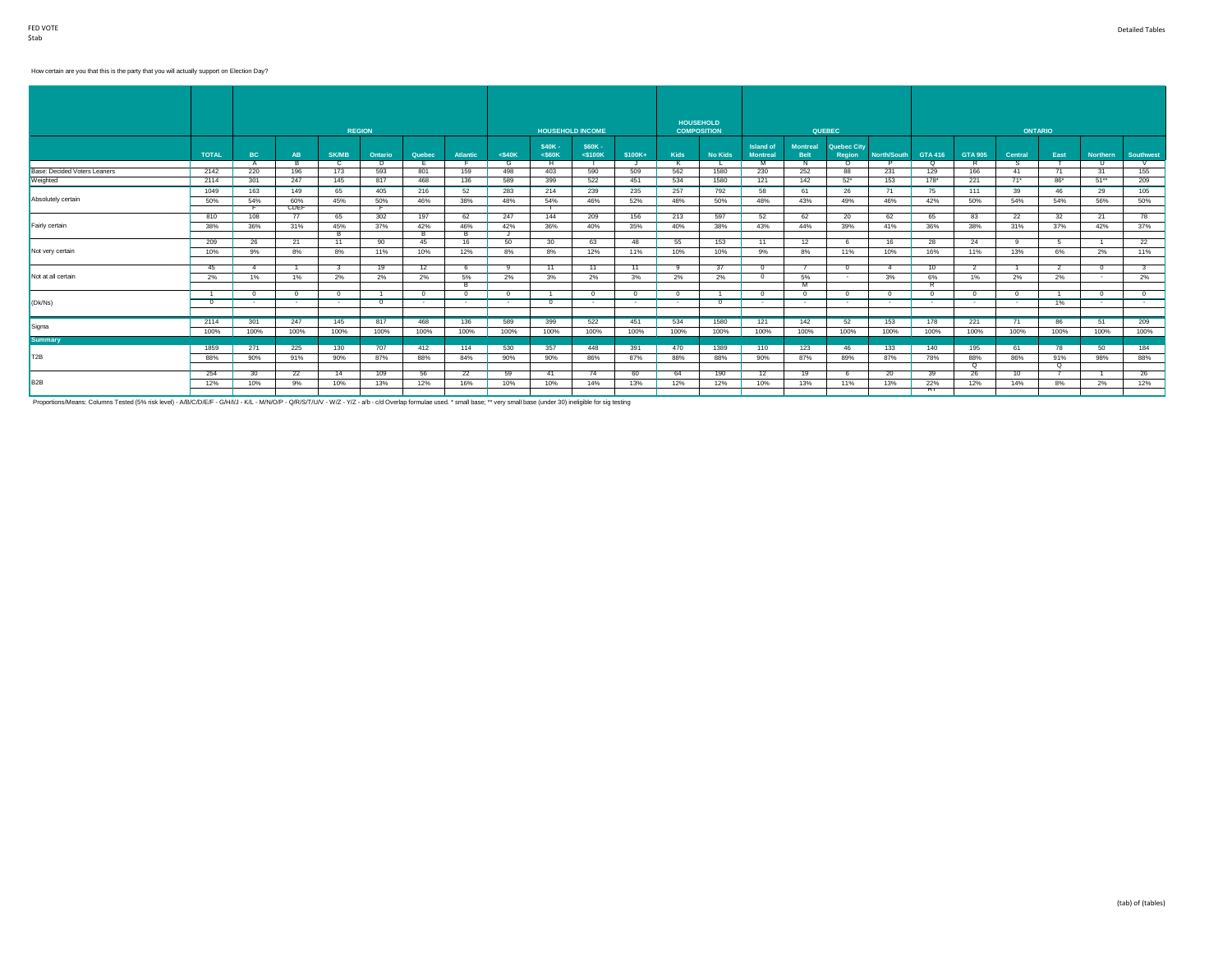#### And, assuming you can't vote for your first choice, which party would you support as a second choice?

|                                |              |                |                |              | <b>REGION</b> |        |                      |           |                    | <b>HOUSEHOLD INCOME</b>  |          |      | <b>HOUSEHOLD</b><br><b>COMPOSITION</b> |                                     |                                | <b>QUEBEC</b>         |                |                         |                | <b>ONTARIO</b>         |                          |                         |                |
|--------------------------------|--------------|----------------|----------------|--------------|---------------|--------|----------------------|-----------|--------------------|--------------------------|----------|------|----------------------------------------|-------------------------------------|--------------------------------|-----------------------|----------------|-------------------------|----------------|------------------------|--------------------------|-------------------------|----------------|
|                                | <b>TOTAL</b> | BC             | AB             | <b>SK/MB</b> | Ontario       | Quebec | <b>Atlantic</b>      | $<$ \$40K | \$40K-<br>$<$ S60K | \$60K -<br>$<$ \$100 $K$ | $$100K+$ | Kids | <b>No Kids</b>                         | <b>Island of</b><br><b>Montreal</b> | <b>Montreal</b><br><b>Belt</b> | Quebec City<br>Region | North/South    | GTA 416                 | <b>GTA 905</b> | Central                | East                     | <b>Northern</b>         | Southwest      |
|                                |              | A              |                |              | Ð             |        |                      | G         | H                  |                          |          | к    |                                        | M                                   | N                              | $\Omega$              | D              | ō                       | R              |                        |                          | - 11                    | V              |
| Base: Decided Voters Leaners   | 1722         | 162            | 135            | 133          | 449           | 717    | 126                  | 443       | 324                | 490                      | 359      | 437  | 1285                                   | 206                                 | 225                            | 78                    | 208            | 96                      | 126            | 34                     | 54                       | 24                      | 115            |
| Weighted                       | 1710         | 251            | $195*$         | $118*$       | 652           | 379    | $115*$               | 507       | 321                | 430                      | 330      | 411  | 1298                                   | 97                                  | 110                            | $45*$                 | 126            | $142^*$                 | 178            | $56**$                 | $67$ <sup>*</sup>        | $40**$                  | $169*$         |
|                                | 170          | 17             | 14             | 11           | 63            | 45     | 21                   | 59        | 34                 | 30                       | 41       | 45   | 124                                    | 15                                  | 11                             |                       | 11             | 10                      | 29             | 2                      | $\overline{\phantom{a}}$ | -5                      | 14             |
| The Conservative Party         | 10%          | 7%             | 7%             | 9%           | 10%           | 12%    | 18%                  | 12%       | 11%                | 7%                       | 12%      | 11%  | 10%                                    | 15%                                 | 10%                            | 18%                   | 9%             | 7%                      | 17%            | 4%                     | 3%                       | 12%                     | 9%             |
|                                |              |                |                |              |               |        | ABD                  |           |                    |                          |          |      |                                        |                                     |                                |                       |                |                         |                |                        |                          |                         |                |
|                                | 195          | 24             | 17             | 11           | 88            | 37     | 19                   | 53        | 24                 | 59                       | 40       | 63   | 132                                    | 11                                  | 10                             |                       | 10             | 16                      | 27             | 10 <sup>10</sup>       |                          | $\mathbf{A}$            | 26             |
| The Liberal Party              | 11%          | 9%             | 9%             | 9%           | 13%           | 10%    | 17%                  | 10%       | 7%                 | 14%                      | 12%      | 15%  | 10%                                    | 12%                                 | 9%                             | 12%                   | 8%             | 11%                     | 15%            | 17%                    | 8%                       | 10%                     | 15%            |
|                                |              |                |                |              |               |        |                      |           |                    | Ħ                        |          |      |                                        |                                     |                                |                       |                |                         |                |                        |                          |                         |                |
|                                | 330          | 56             | 31             | 22           | 133           | 72     | 15                   | 102       | 52                 | 85                       | 62       | 79   | 251                                    | 19                                  | 15                             |                       | 32             | 43                      | 33             | -8                     | 12                       | 10                      | 27             |
| The New Democratic Party (NDP) | 19%          | 22%            | 16%            | 19%          | 20%           | 19%    | 13%                  | 20%       | 16%                | 20%                      | 19%      | 19%  | 19%                                    | 19%                                 | 14%                            | 14%                   | 26%            | 30%                     | 19%            | 14%                    | 18%                      | 25%                     | 16%            |
|                                |              |                |                |              |               |        |                      |           |                    |                          |          |      |                                        |                                     |                                |                       |                |                         |                |                        |                          |                         |                |
|                                | 41           | $\Omega$       | $^{\circ}$     | $^{\circ}$   | $\Omega$      | 41     | $\Omega$             | 11        | 14                 | 12                       |          | 11   | 30 <sup>2</sup>                        | 6                                   | 19                             | 5                     | 11             | $^{\circ}$              | $^{\circ}$     | $^{\circ}$             |                          |                         | $\overline{0}$ |
| The Bloc Québécois (BQ)        | 2%           | $\sim$         | $\sim$         | $\sim$       | $\sim$        | 11%    | $\sim$               | 2%        | 4%                 | 3%                       | 1%       | 3%   | 2%                                     | 6%                                  | 17%                            | 11%                   | 9%             | $\sim$                  | $\sim$         | $\sim$                 | $\sim$                   | $\sim$                  | $\sim$         |
|                                |              |                |                |              |               | ABCDF  |                      |           | J                  |                          |          |      |                                        |                                     | MP                             |                       |                |                         |                |                        |                          |                         |                |
|                                | 330          | 53             | 37             | 25           | 132           | 65     | 17                   | 115       | 56                 | 84                       | 59       | 76   | 254                                    | 14                                  | 23                             |                       | 25             | 25                      | 36             | 10                     | ۰Q                       |                         | 45             |
| The Green Party                | 19%          | 21%            | 19%            | 21%          | 20%           | 17%    | 15%                  | 23%       | 17%                | 20%                      | 18%      | 19%  | 20%                                    | 14%                                 | 21%                            | 7%                    | 20%            | 17%                     | 20%            | 18%                    | 13%                      | 20%                     | 27%            |
|                                |              |                |                |              |               |        |                      |           |                    |                          |          |      |                                        |                                     | ᠊ᠦ                             |                       | $\Omega$       |                         |                |                        |                          |                         |                |
|                                | 119          | 24             | 21             | $\alpha$     | 33            | 21     | 12                   | 25        | 19                 | 38                       | 29       | 28   | 91                                     | $\overline{7}$                      | $\overline{4}$                 |                       | -5             | $\alpha$                | $-5$           | $\mathbf{A}$           |                          | -3                      | 5              |
| The People's Party of Canada   | 7%           | 10%            | 11%            | 8%           | 5%            | 5%     | 10%                  | 5%        | 6%                 | 9%                       | 9%       | 7%   | 7%                                     | 7%                                  | 4%                             | 9%                    | 4%             | 6%                      | 3%             | 8%                     | 8%                       | 9%                      | 3%             |
|                                |              |                | $\overline{D}$ |              |               |        |                      |           |                    |                          |          |      |                                        |                                     |                                |                       |                |                         |                |                        |                          |                         |                |
|                                | 46           | $\overline{9}$ | $\overline{4}$ | -5           | 17            | 12     | $\blacktriangleleft$ | 19        | 9                  | 10                       |          | 6    | 41                                     | $\overline{\mathbf{3}}$             | 2                              | $\overline{2}$        | $\overline{4}$ | $\overline{\mathbf{3}}$ | $\overline{2}$ | $\boldsymbol{\Lambda}$ |                          | $\overline{\mathbf{3}}$ | 4              |
| Some other party               | 3%           | 3%             | 2%             | 4%           | 3%            | 3%     | 1%                   | 4%        | 3%                 | 2%                       | 2%       | 1%   | 3%                                     | 3%                                  | 2%                             | 5%                    | 3%             | 2%                      | 1%             | 7%                     | 2%                       | 7%                      | 2%             |
|                                |              |                |                |              |               |        |                      |           |                    |                          |          |      |                                        |                                     |                                |                       |                |                         |                |                        |                          |                         |                |
|                                | 479          | 68             | 71             | 35           | 186           | 87     | 31                   | 125       | 114                | 111                      | 88       | 102  | 377                                    | 23                                  | 27                             | 11                    | 27             | 37                      | 46             | 18                     | 32 <sup>2</sup>          |                         | 47             |
| Don't Know/Not sure            | 28%          | 27%            | 37%            | 30%          | 29%           | 23%    | 27%                  | 25%       | 36%                | 26%                      | 27%      | 25%  | 29%                                    | 23%                                 | 25%                            | 23%                   | 21%            | 26%                     | 26%            | 32%                    | 47%                      | 17%                     | 28%            |
|                                |              |                | E              |              |               |        |                      |           | <b>GIJ</b>         |                          |          |      |                                        |                                     |                                |                       |                |                         |                |                        | QRV                      |                         |                |
| Sigma                          | 1710         | 251            | 195            | 118          | 652           | 379    | 115                  | 507       | 321                | 430                      | 330      | 411  | 1298                                   | 97                                  | 110                            | 45                    | 126            | 142                     | 178            | 56                     | 67                       | 40                      | 169            |
|                                | 100%         | 100%           | 100%           | 100%         | 100%          | 100%   | 100%                 | 100%      | 100%               | 100%                     | 100%     | 100% | 100%                                   | 100%                                | 100%                           | 100%                  | 100%           | 100%                    | 100%           | 100%                   | 100%                     | 100%                    | 100%           |

Proportions/Means: Columns Tested (5% risk level) - A/B/C/D/E/F - G/H/I/J - K/L - M/N/O/P - Q/R/S/T/U/V - W/Z - a/b - c/d Overlap formulae used. \* small base; \*\* very small base (under 30) ineligible for sig testing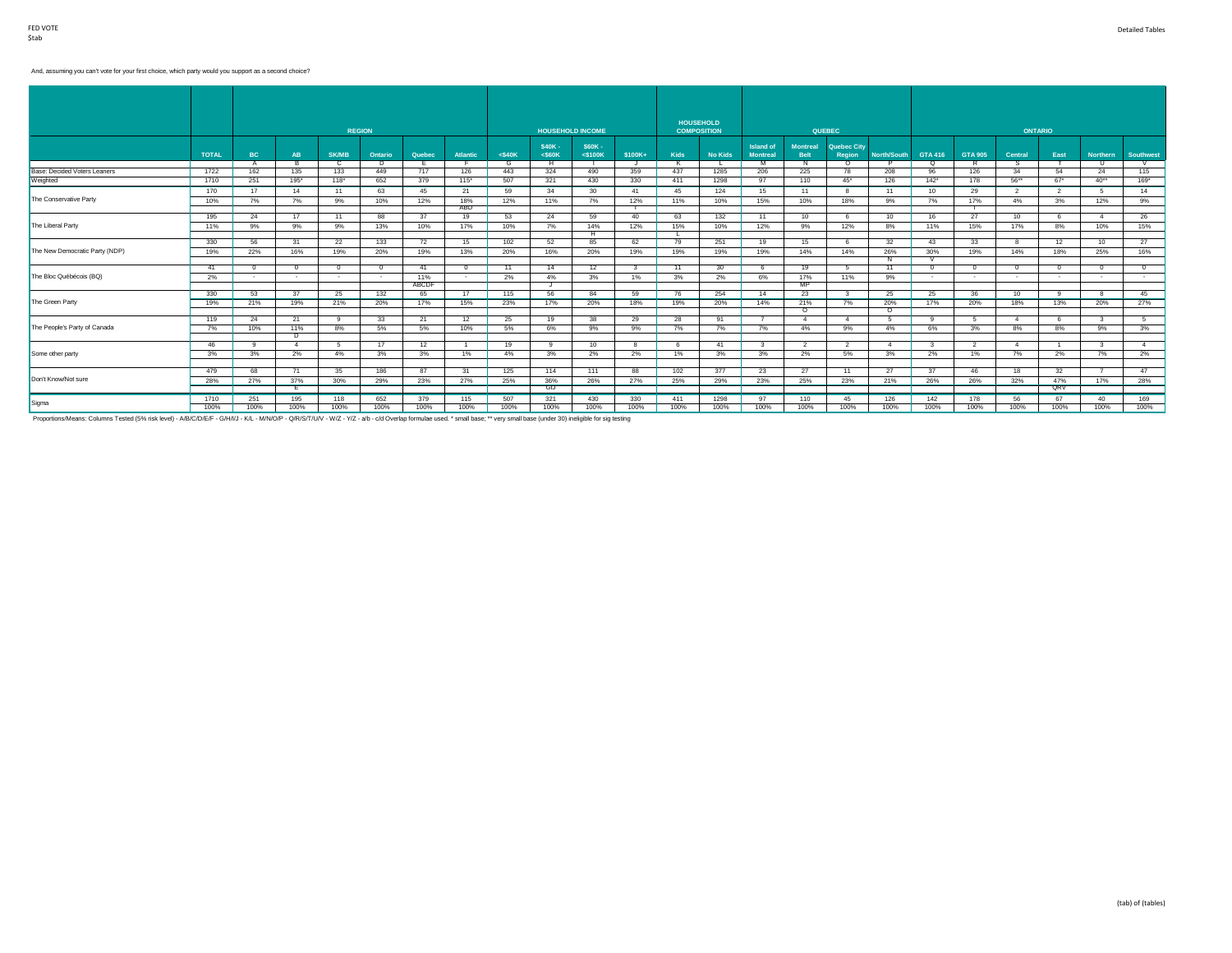# In your opinion, who is going to win the upcoming federal election?

|                                |                          |                |                |                          | <b>REGION</b>  |                                  |                 |                |                    | <b>HOUSEHOLD INCOME</b>  |                                  |                                | <b>HOUSEHOLD</b><br><b>COMPOSITION</b> |                                     |                                | <b>QUEBEC</b>                |                            |                |                          | <b>ONTARIO</b> |                              |                    |                                |
|--------------------------------|--------------------------|----------------|----------------|--------------------------|----------------|----------------------------------|-----------------|----------------|--------------------|--------------------------|----------------------------------|--------------------------------|----------------------------------------|-------------------------------------|--------------------------------|------------------------------|----------------------------|----------------|--------------------------|----------------|------------------------------|--------------------|--------------------------------|
|                                |                          |                |                |                          |                |                                  |                 |                |                    |                          |                                  |                                |                                        |                                     |                                |                              |                            |                |                          |                |                              |                    |                                |
|                                | <b>TOTAL</b>             | <b>BC</b>      | <b>AB</b>      | <b>SK/MB</b>             | Ontario        | Quebec                           | <b>Atlantic</b> | $<$ \$40 $K$   | \$40K-<br>$<$ S60K | \$60K -<br>$<$ \$100 $K$ | \$100K+                          | <b>Kids</b>                    | <b>No Kids</b>                         | <b>Island of</b><br><b>Montreal</b> | <b>Montreal</b><br><b>Belt</b> | <b>Quebec City</b><br>Region | <b>North/South</b>         | <b>GTA 416</b> | <b>GTA 905</b>           | Central        | East                         | <b>Northern</b>    | <b>Southwest</b>               |
|                                |                          | $\overline{A}$ | В.             | c                        | Þ              | Ε                                |                 | $\overline{G}$ | Ŧ                  |                          | J                                | K                              | L.                                     | M                                   | N                              | $\circ$                      | P                          | ō              | R                        | s              |                              | π                  | V                              |
| Base: All respondents          | 2562                     | 251            | 216            | 201                      | 688            | 1004                             | 202             | 639            | 475                | 671                      | 560                              | 678                            | 1884                                   | 270                                 | 321                            | 116                          | 297                        | 146            | 192                      | 45             | 87                           | 35                 | 183                            |
| Weighted                       | 2562                     | 348            | 287            | 167                      | 984            | 601                              | 175             | 759            | 476                | 598                      | 494                              | 679                            | 1883                                   | 142                                 | 182                            | $75^*$                       | 202                        | 206            | 262                      | $80^*$         | $118*$                       | $58^*$             | 260                            |
|                                | 791                      | 95             | 150            | 71                       | 295            | 128                              | 52              | 187            | 155                | 185                      | 197                              | 209                            | 581                                    | 20                                  | 42                             | 21                           | 46                         | 45             | 78                       | 23             | 46                           | 16                 | 87                             |
| The Conservative Party         | 31%                      | 27%            | 52%            | 42%                      | 30%            | 21%                              | 30%             | 25%            | 33%                | 31%                      | 40%                              | 31%                            | 31%                                    | 14%                                 | 23%                            | 27%                          | 23%                        | 22%            | 30%                      | 29%            | 39%                          | 27%                | 34%                            |
|                                | 899                      |                | ADEF<br>52     | ADEF                     | E<br>351       | 271                              | Е<br>65         |                | G<br>177           | G<br>226                 | GHI                              | 223                            |                                        |                                     | м<br>83                        | M<br>21                      | M<br>90                    |                | 103                      |                | Q<br>28                      |                    | 82                             |
|                                |                          | 118            |                | 42                       |                |                                  |                 | 253            |                    |                          | 188                              |                                | 676                                    | 76                                  |                                |                              |                            | 83             |                          | 29             |                              | 26                 |                                |
| The Liberal Party              | 35%                      | 34%<br>в       | 18%            | 25%                      | 36%<br>BC      | 45%<br>ABCD                      | 37%<br>BC       | 33%            | 37%                | 38%                      | 38%                              | 33%                            | 36%                                    | 53%<br>$\circ$                      | 46%<br>$\circ$                 | 28%                          | 45%<br>$\circ$             | 40%            | 39%<br>т.                | 36%            | 24%                          | 45%<br>т           | 32%                            |
|                                | 138                      | 31             | 13             | 18                       | 56             | 14                               | -5              | 61             | 18                 | 30                       | 26                               | 48                             | 90                                     | $\overline{7}$                      | $\overline{1}$                 |                              | -5                         | 15             | 13                       | $\overline{2}$ | $\overline{4}$               | 6                  | 17                             |
| The New Democratic Party (NDP) | 5%                       | 9%             | 4%             | 11%                      | 6%             | 2%                               | 3%              | 8%             | 4%                 | 5%                       | 5%                               | 7%                             | 5%                                     | 5%                                  | 1%                             | 1%                           | 3%                         | 7%             | 5%                       | 2%             | 4%                           | 10%                | 6%                             |
|                                |                          | EF             |                | <b>BDEF</b>              | Ε.             |                                  |                 | н              |                    |                          |                                  |                                |                                        | Ν                                   |                                |                              |                            |                |                          |                |                              |                    |                                |
|                                | 15                       | $^{\circ}$     | $^{\circ}$     | $\overline{0}$           | $\overline{0}$ | 15                               | $^{\circ}$      | 8              | $\overline{4}$     | $\overline{2}$           | $^{\circ}$                       | 6                              | 9                                      | 3                                   | 6                              |                              | -3                         | $\mathbf{0}$   | $\overline{0}$           | $\circ$        | $^{\circ}$                   | $\mathbf{0}$       | $\mathbf{0}$                   |
| The Bloc Québécois (BQ)        | 1%                       | $\sim$         | $\sim$         | $\sim$                   | $\sim$         | 2%                               | $\sim$          | 1%             | 1%                 | $\overline{0}$           | $\mathbf{0}$                     | 1%                             | $^{\circ}$                             | 2%                                  | 3%                             | 4%                           | 2%                         | $\sim$         | $\sim$                   | $\sim$         | $\sim$                       | $\sim$             | $\sim$                         |
|                                |                          |                |                |                          |                | ABDF                             |                 |                |                    |                          |                                  |                                |                                        |                                     |                                |                              |                            |                |                          |                |                              |                    |                                |
|                                | 48                       | 11             | $\overline{7}$ | $\overline{4}$           | 16             | 8                                | $\overline{2}$  | 23             | 8                  | $\mathbf{3}$             | -5                               | 11                             | 36                                     | $\overline{\mathbf{3}}$             | $\overline{1}$                 | $\overline{2}$               | $\mathbf{1}$               |                | 5                        | $\mathbf{1}$   | $\overline{0}$               | 6                  | $\overline{\mathbf{3}}$        |
| The Green Party                | 2%                       | 3%             | 2%             | 2%                       | 2%             | $1\%$                            | 1%              | 3%             | 2%                 | 1%                       | 1%                               | 2%                             | 2%                                     | 2%                                  | $1\%$                          | 3%                           | 1%                         | 1%             | 2%                       | 2%             | $\sim$                       | 10%                | 1%                             |
|                                |                          |                | $\overline{4}$ |                          |                |                                  |                 | IJ             |                    |                          |                                  |                                |                                        |                                     |                                |                              |                            |                |                          |                |                              | <b>QRTV</b>        |                                |
| The People's Party of Canada   | 20 <sup>2</sup><br>$1\%$ | 2<br>$1\%$     | 1%             | $\overline{0}$<br>$\sim$ | 10<br>1%       | $\overline{2}$<br>$\overline{0}$ | 2<br>1%         | 6<br>1%        | 9<br>2%            | 3<br>1%                  | $\overline{2}$<br>$\overline{0}$ | $\mathbf{3}$<br>$\overline{0}$ | 17<br>1%                               | $\overline{0}$<br>$\sim$            | $\mathbf{0}$<br>$\overline{0}$ | $^{\circ}$<br>. .            | 2<br>1%                    | -7<br>3%       | $\overline{0}$<br>$\sim$ | 1<br>2%        | $\mathbf{0}$<br>$\mathbf{r}$ | $\mathbf{0}$<br>۰. | $\mathbf{1}$<br>$\overline{0}$ |
|                                |                          |                |                |                          |                |                                  |                 |                |                    |                          |                                  |                                |                                        |                                     |                                |                              |                            | R              |                          |                |                              |                    |                                |
|                                | 8                        | $\overline{1}$ | $\overline{2}$ | $\overline{1}$           | $\overline{1}$ | $\overline{2}$                   | $\overline{1}$  | $\overline{1}$ | $\overline{2}$     | $\overline{2}$           | $\overline{2}$                   | $\overline{1}$                 | $\overline{7}$                         | $\overline{0}$                      | $\overline{1}$                 | $\overline{0}$               | $\overline{0}$             | $\overline{0}$ | $\overline{0}$           | $\overline{0}$ | $\overline{1}$               | $^{\circ}$         | $\overline{0}$                 |
| Or some other party            | $\overline{0}$           | $\overline{0}$ | 1%             | $\overline{0}$           | $\overline{0}$ | $\overline{0}$                   | 1%              | $\overline{0}$ | $\overline{0}$     | $\mathbf{0}$             | $\overline{0}$                   | $\overline{0}$                 | $\overline{0}$                         | $\overline{0}$                      | $1\%$                          | $\sim$                       | $\sim$                     | $\sim$         | $\sim$                   | <b>Section</b> | 1%                           | $\sim$             | $\sim$                         |
|                                |                          |                |                |                          |                |                                  |                 |                |                    |                          |                                  |                                |                                        |                                     |                                |                              |                            |                |                          |                |                              |                    |                                |
|                                | 644                      | 89             | 60             | 32                       | 255            | 162                              | 47              | 220            | 104                | 145                      | 72                               | 177                            | 467                                    | 33                                  | 47                             | 28                           | 54                         | 54             | 64                       | 24             | 39                           | 5                  | 70                             |
| Don't Know/Not sure            | 25%                      | 26%            | 21%            | 19%                      | 26%            | 27%                              | 27%             | 29%            | 22%                | 24%                      | 15%                              | 26%                            | 25%                                    | 23%                                 | 26%                            | 37%                          | 27%                        | 26%            | 24%                      | 29%            | 33%                          | 9%                 | 27%                            |
|                                |                          |                |                |                          |                | $\mathbf{C}$                     |                 | HJ             | J                  | J                        |                                  |                                |                                        |                                     |                                | M                            |                            | U              |                          | $\mathsf{U}$   | $\cup$                       |                    | $\overline{\mathsf{u}}$        |
| Base: Excluding DK             | 1918                     | 259            | 228            | 135                      | 729            | 439                              | 128             | 539            | 373                | 452                      | 421                              | 502                            | 1416                                   | 109                                 | 135                            | $47^*$                       | 148                        | $152*$         | 198                      | $57**$         | $79*$                        | $53**$             | $191*$                         |
|                                | 791                      | 95             | 150            | 71                       | 295            | 128                              | 52              | 187            | 155                | 185                      | 197                              | 209                            | 581                                    | 20                                  | 42                             | 21                           | 46                         | 45             | 78                       | 23             | 46                           | 16                 | 87                             |
| The Conservative Party         | 41%                      | 37%            | 66%            | 52%                      | 40%            | 29%                              | 41%             | 35%            | 42%                | 41%                      | 47%                              | 42%                            | 41%                                    | 18%                                 | 31%                            | 44%                          | 31%                        | 30%            | 39%                      | 41%            | 58%                          | 29%                | 46%                            |
|                                |                          |                | <b>ACDEF</b>   | ADE                      | Έ              |                                  | Έ               |                |                    |                          | G                                |                                |                                        |                                     | M                              | ™                            | ᅑ                          |                |                          |                | QR                           |                    | ᠊ᡉ                             |
|                                | 899                      | 118            | 52             | 42                       | 351            | 271                              | 65              | 253            | 177                | 226                      | 188                              | 223                            | 676                                    | 76                                  | 83                             | 21                           | 90                         | 83             | 103                      | 29             | 28                           | 26                 | 82                             |
| The Liberal Party              | 47%                      | 46%            | 23%            | 31%                      | 48%            | 62%<br><b>ABCDF</b>              | 51%             | 47%            | 47%                | 50%                      | 45%                              | 44%                            | 48%                                    | 70%<br>᠊ᠦ                           | 62%                            | 45%                          | 61%                        | 55%            | 52%                      | 52%            | 35%                          | 49%                | 43%                            |
|                                | 138                      | BC<br>31       | 13             | 18                       | BC<br>56       | 14                               | BC<br>5         | 61             | 18                 | 30                       | 26                               | 48                             | 90                                     | $\overline{7}$                      | ०<br>$\overline{1}$            |                              | $\circ$<br>$5\overline{5}$ | 15             | 13                       | $\overline{2}$ | $\overline{4}$               | 6                  | 17                             |
| The New Democratic Party (NDP) | 7%                       | 12%            | 6%             | 13%                      | 8%             | 3%                               | 4%              | 11%            | 5%                 | 7%                       | 6%                               | 10%                            | 6%                                     | 6%                                  | $1\%$                          | 1%                           | 4%                         | 10%            | 6%                       | 4%             | 5%                           | 11%                | 9%                             |
|                                |                          | EF             |                | <b>BEF</b>               | E              |                                  |                 | HIJ            |                    |                          |                                  |                                |                                        | N                                   |                                |                              |                            |                |                          |                |                              |                    |                                |
|                                | 15                       | $^{\circ}$     | $\circ$        | $\overline{0}$           | $\overline{0}$ | 15                               | $\overline{0}$  | -8             | 4                  | $\overline{2}$           | $\mathbf{0}$                     | 6                              | $\mathbf{a}$                           | $\overline{\mathbf{3}}$             | 6                              | $\mathbf{3}$                 | $\mathbf{3}$               | $\overline{0}$ | $\overline{0}$           | $\overline{0}$ | $^{\circ}$                   | $\mathbf{0}$       | $\overline{0}$                 |
| The Bloc Québécois (BQ)        | $1\%$                    | $\sim$         | $\sim$         | $\sim$                   | $\sim$         | 3%                               | $\sim$          | 2%             | 1%                 | $^{\circ}$               | $\mathbf{0}$                     | 1%                             | 1%                                     | 3%                                  | 4%                             | 6%                           | 2%                         | $\sim$         | $\sim$                   | $\sim$         | $\sim$                       | $\mathbf{r}$       | $\sim$                         |
|                                |                          |                |                |                          |                | ABCDF                            |                 |                |                    |                          |                                  |                                |                                        |                                     |                                |                              |                            |                |                          |                |                              |                    |                                |
|                                | 48                       | 11             | $\overline{7}$ | 4                        | 16             | 8                                | 2               | 23             | 8                  | $\overline{\mathbf{3}}$  | - 5                              | 11                             | 36                                     | $\overline{\mathbf{3}}$             | 1                              | $\overline{2}$               | $\overline{1}$             | $\overline{1}$ | 5                        | $\overline{1}$ | $\overline{0}$               | 6                  | $\mathbf{3}$                   |
| The Green Party                | 2%                       | 4%             | 3%             | 3%                       | 2%             | 2%                               | 1%              | 4%             | 2%                 | 1%                       | 1%                               | 2%                             | 3%                                     | 3%                                  | 1%                             | 4%                           | 1%                         | 1%             | 3%                       | 2%             | $\sim$                       | 11%                | 2%                             |
|                                |                          |                |                |                          |                |                                  |                 | π              |                    |                          |                                  |                                |                                        |                                     |                                |                              |                            |                |                          |                |                              |                    |                                |
|                                | 20                       | 2              | $\overline{4}$ | $\overline{\mathbf{0}}$  | 10             | 2                                | $\overline{2}$  | 6              | 9                  | -3                       | $\overline{2}$                   | 3                              | 17                                     | $\overline{\phantom{0}}$            | $\circ$                        | $^{\circ}$                   | 2                          |                | $\overline{0}$           | $\mathbf{1}$   | $\overline{\mathbf{0}}$      | $\mathbf{0}$       | $\mathbf{1}$                   |
| The People's Party of Canada   | 1%                       | 1%             | 2%             | $\sim$                   | 1%             | $\circ$                          | 2%              | 1%             | 2%                 | 1%                       | 1%                               | 1%                             | 1%                                     | $\sim$                              | $\circ$                        | $\sim$                       | 1%                         | 5%<br>R        | $\sim$                   | 2%             | $\sim$                       | $\sim$             | 1%                             |
|                                | 8                        |                | $\overline{2}$ |                          | $\mathbf{1}$   | 2                                |                 |                | -2                 | $\overline{2}$           | $\overline{2}$                   |                                |                                        | $^{\circ}$                          |                                | $^{\circ}$                   | $^{\circ}$                 | $\mathbf{0}$   | $^{\circ}$               | $^{\circ}$     |                              | $\mathbf{0}$       | $^{\circ}$                     |
| Or some other party            | $\overline{0}$           | $^{\circ}$     | 1%             | $\overline{0}$           | $\overline{0}$ | $\overline{0}$                   | 1%              | $\overline{0}$ | $\circ$            | 1%                       | 1%                               | $\overline{\phantom{0}}$       | $^{\circ}$                             | $\overline{0}$                      | 1%                             | $\overline{\phantom{a}}$     |                            | $\sim$         | $\sim$                   | <b>1979</b>    | 1%                           |                    | $\sim$                         |
|                                |                          |                |                |                          |                |                                  |                 |                |                    |                          |                                  |                                |                                        |                                     |                                |                              |                            |                |                          |                |                              |                    |                                |
|                                | 1918                     | 259            | 228            | 135                      | 729            | 439                              | 128             | 539            | 373                | 452                      | 421                              | 502                            | 1416                                   | 109                                 | 135                            | 47                           | 148                        | 152            | 198                      | 57             | 79                           | 53                 | 191                            |
| Sigma                          | 100%                     | 100%           | 100%           | 100%                     | 100%           | 100%                             | 100%            | 100%           | 100%               | 100%                     | 100%                             | 100%                           | 100%                                   | 100%                                | 100%                           | 100%                         | 100%                       | 100%           | 100%                     | 100%           | 100%                         | 100%               | 100%                           |

Proportions/Means: Columns Tested (5% risk level) - A/B/C/D/E/F - G/H/I/J - K/L - M/N/O/P - Q/R/S/T/U/V - W/Z - Y/Z - a/b - c/d Overlap formulae used. \* small base; \*\* very small base (under 30) ineligible for sig testing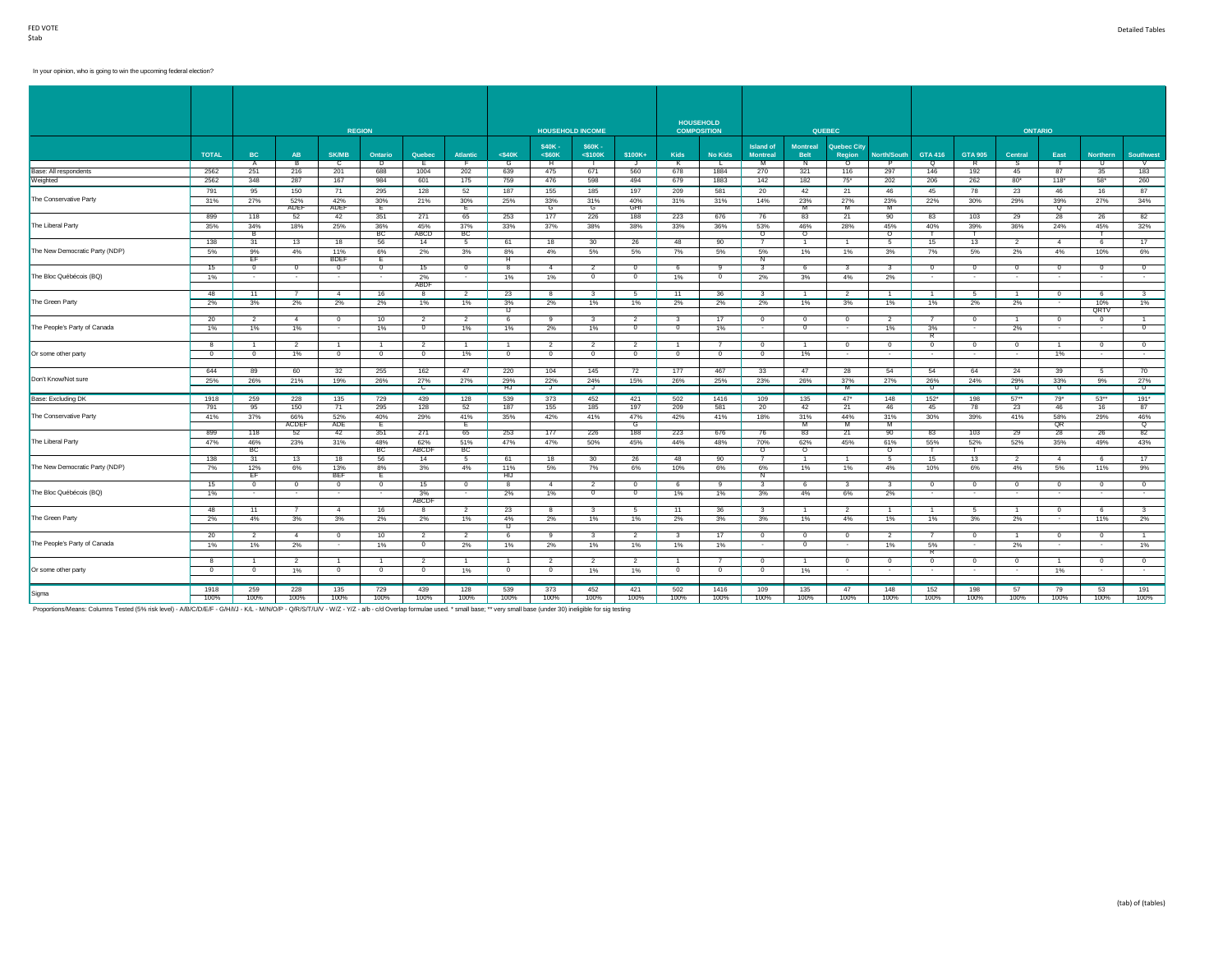(I will regret it if I dont vote in the upcoming federal election) Do you agree or disagree with the following statements?. Using a scale of 1 to 7 where 1 means you strongly disagree and 7 means you strongly agree. The fi

|                           |                |                |          |                | <b>REGION</b> |                |          |                   |                | <b>HOUSEHOLD INCOME</b> |         |                         | <b>HOUSEHOLD</b><br><b>COMPOSITION</b> |                  |                 | <b>QUEBEC</b>      |                |                |                 | <b>ONTARIO</b> |                 |                |                  |
|---------------------------|----------------|----------------|----------|----------------|---------------|----------------|----------|-------------------|----------------|-------------------------|---------|-------------------------|----------------------------------------|------------------|-----------------|--------------------|----------------|----------------|-----------------|----------------|-----------------|----------------|------------------|
|                           |                |                |          |                |               |                |          |                   | \$40K-         | \$60K -                 |         |                         |                                        | <b>Island of</b> | <b>Montreal</b> | <b>Quebec City</b> |                |                |                 |                |                 |                |                  |
|                           | <b>TOTAL</b>   | BC             | AB       | <b>SK/MB</b>   | Ontario       | Quebec         | Atlantic | $<$ \$40 $K$      | $<$ S60 $K$    | $<$ \$100 $K$           | \$100K+ | Kids                    | <b>No Kids</b>                         | <b>Montreal</b>  | <b>Belt</b>     | Region             | North/South    | <b>GTA 416</b> | <b>GTA 905</b>  | Central        | East            | Northern       | <b>Southwest</b> |
|                           |                | $\overline{A}$ | ТB       | $\overline{c}$ | Þ             | F.             | - F -    | G                 | H              |                         | J       | $\overline{\mathbf{K}}$ | L                                      | M                | N               | $\Omega$           | P              | ō              | R               | s.             |                 | - U            | $\sqrt{2}$       |
| Base: All respondents     | 2562           | 251            | 216      | 201            | 688           | 1004           | 202      | 639               | 475            | 671                     | 560     | 678                     | 1884                                   | 270              | 321             | 116                | 297            | 146            | 192             | 45             | 87              | 35             | 183              |
| Weighted                  | 2562           | 348            | 287      | 167            | 984           | 601            | 175      | 759               | 476            | 598                     | 494     | 679                     | 1883                                   | 142              | 182             | $75^*$             | 202            | 206            | 262             | $80*$          | $118*$          | 58"            | 260              |
|                           | 1367           | 199            | 189      | 83             | 533           | 267            | 96       | 321               | 273            | 356                     | 291     | 348                     | 1019                                   | 64               | 86              | 26                 | 91             | 119            | 137             | 43             | 61              | 32             | 141              |
| 7 Strongly agree          | 53%            | 57%            | 66%      | 50%            | 54%           | 44%            | 55%      | 42%               | 57%            | 60%                     | 59%     | 51%                     | 54%                                    | 45%              | 47%             | 34%                | 45%            | 58%            | 52%             | 53%            | 52%             | 56%            | 54%              |
|                           |                | Ε.             | CDE      |                | Е             |                | Е        |                   | G              | G                       | G       |                         |                                        |                  |                 |                    |                |                |                 |                |                 |                |                  |
|                           | 266            | 30             | 19       | 21             | 103           | 80             | 13       | 71                | 44             | 56                      | 68      | 72                      | 195                                    | 20               | 19              | 11                 | 31             | 23             | 23              | 3              | 15              | -9             | 30               |
|                           | 10%            | 9%             | 6%       | 12%            | 10%           | 13%            | 8%       | 9%                | 9%             | 9%                      | 14%     | 11%                     | 10%                                    | 14%              | 10%             | 14%                | 15%            | 11%            | 9%              | 4%             | 13%             | 15%            | 12%              |
|                           | 260            | 43             | 18       | 19             | 90            | в<br>69        | 20       | 81                | 47             | 64                      | 49      | 80                      | 180                                    | 21               | 22              | 10                 | 16             | 20             | 23              | 9              | 9               |                | 22               |
|                           |                |                |          |                |               |                |          |                   |                |                         |         |                         |                                        |                  |                 |                    |                |                |                 |                |                 |                |                  |
|                           | 10%            | 12%            | 6%       | 11%            | 9%            | 11%            | 12%      | 11%               | 10%            | 11%                     | 10%     | 12%                     | 10%                                    | 15%<br>P         | 12%             | 13%                | 8%             | 10%            | 9%              | 11%            | 8%              | 12%            | 8%               |
|                           | 230            | 13             | 19       | 20             | 98            | 67             | 14       | 86                | 35             | 56                      | 31      | 48                      | 183                                    | 17               | 18              |                    | 24             | 29             | 29              | 13             | -9              | - 3            | 14               |
|                           | 9%             | 4%             | 7%       | 12%            | 10%           | 11%            | 8%       | 11%               | 7%             | 9%                      | 6%      | 7%                      | 10%                                    | 12%              | 10%             | 11%                | 12%            | 14%            | 11%             | 16%            | 8%              | 6%             | 6%               |
|                           |                |                |          | A              | A             | A              |          | J.                |                |                         |         |                         |                                        |                  |                 |                    |                |                |                 |                |                 |                |                  |
|                           | 129            | 14             | 10       | - 6            | 56            | 38             | $-5$     | 62                | 17             | 20                      | 17      | 42                      | 87                                     | 4                | 16              | 11                 | $\overline{7}$ |                | 28              | -3             | -8              | $\overline{4}$ | 12               |
|                           | 5%             | 4%             | 4%       | 3%             | 6%            | 6%             | 3%       | 8%                | 3%             | 3%                      | 3%      | 6%                      | 5%                                     | 3%               | 9%              | 14%                | 4%             | $\overline{0}$ | 11%             | 4%             | 7%              | 6%             | 5%               |
|                           |                |                |          |                |               |                |          | HIJ               |                |                         |         |                         |                                        |                  | <b>MP</b>       | MP                 |                |                | Q               |                | $\Omega$        | $\Omega$       |                  |
|                           | 83             | 13             | 13       | 6              | 29            | 16             | 5        | 45                | 11             | 9                       | 10      | 15                      | 69                                     | 5                | 3               | -3                 | $\overline{4}$ | 12             | $\mathbf{0}$    | $\overline{7}$ |                 | $^{\circ}$     | 10               |
|                           | 3%             | 4%             | 4%       | 4%             | 3%            | 3%             | 3%       | 6%                | 2%             | 1%                      | 2%      | 2%                      | 4%                                     | 4%               | 2%              | 5%                 | 2%             | 6%             | $\sim$          | 8%             | $^{\circ}$      | $\sim$         | 4%               |
|                           |                |                |          |                |               |                |          | <b>HIJ</b>        |                |                         |         |                         |                                        |                  |                 |                    |                | $\overline{R}$ |                 |                |                 |                |                  |
|                           | 227            | 35             | 20       | 12             | 74            | 65             | 20       | 92                | 49             | 36                      | 28      | 77                      | 151                                    | 12               | 18              | $\overline{7}$     | 29             | $\overline{2}$ | 22              | $\overline{2}$ | 15              | $\mathbf{3}$   | 31               |
| 1 Strongly disagree       | 9%             | 10%            | 7%       | 7%             | 8%            | 11%            | 12%      | 12%               | 10%            | 6%                      | 6%      | 11%                     | 8%                                     | 8%               | 10%             | 9%                 | 14%            | 1%             | 8%              | 3%             | 13%             | 5%             | 12%              |
|                           |                |                |          |                |               |                |          | IJ                | IJ             |                         |         | - L -                   |                                        |                  |                 |                    |                |                | Q               |                | Q               |                | ୍                |
| Sigma                     | 2562           | 348            | 287      | 167            | 984           | 601            | 175      | 759               | 476            | 598                     | 494     | 679                     | 1883                                   | 142              | 182             | 75                 | 202            | 206            | 262             | 80             | 118             | 58             | 260              |
|                           | 100%           | 100%           | 100%     | 100%           | 100%          | 100%           | 100%     | 100%              | 100%           | 100%                    | 100%    | 100%                    | 100%                                   | 100%             | 100%            | 100%               | 100%           | 100%           | 100%            | 100%           | 100%            | 100%           | 100%             |
| <b>Summary</b>            |                |                |          |                |               |                |          |                   |                |                         |         |                         |                                        |                  |                 |                    |                |                |                 |                |                 |                |                  |
|                           | 1893           | 272            | 226      | 123            | 727           | 415            | 130      | 473               | 364            | 476                     | 408     | 499                     | 1394                                   | 105              | 127             | 46                 | 138            | 163            | 182             | 55             | 85              | 48             | 193              |
| T <sub>3</sub> B          | 74%            | 78%            | 79%      | 74%            | 74%           | 69%            | 74%      | 62%               | 76%            | 80%                     | 83%     | 73%                     | 74%                                    | 74%              | 70%             | 62%                | 68%            | 79%            | 70%             | 69%            | 72%             | 82%            | 74%              |
|                           |                | E              | E        |                |               |                |          |                   | G              | G                       | GH      |                         |                                        |                  |                 |                    |                |                |                 |                |                 |                |                  |
|                           | 1633           | 229            | 208      | 104            | 636           | 347            | 110      | 392               | 317            | 412                     | 359     | 419                     | 1214                                   | 84               | 104             | 36                 | 122            | 143            | 159             | 46             | 76              | 41             | 171              |
| T <sub>2B</sub>           | 64%            | 66%            | 72%      | 62%            | 65%           | 58%            | 63%      | 52%               | 66%            | 69%                     | 73%     | 62%                     | 64%                                    | 59%              | 57%             | 48%                | 60%            | 69%            | 61%             | 57%            | 65%             | 71%            | 66%              |
|                           | 439            | Ε.<br>63       | Ε.<br>43 | 24             | E.<br>159     | 119            | 31       | 200               | G<br>77        | G<br>65                 | G<br>55 | 133                     | 306                                    | 21               | 37              | 21                 | 40             | 14             | 50              | 12             | 23              | $\overline{7}$ | 53               |
| B <sub>3</sub> B          |                |                |          |                |               |                |          |                   |                |                         |         |                         |                                        |                  |                 |                    |                |                |                 |                |                 |                |                  |
|                           | 17%            | 18%            | 15%      | 15%            | 16%           | 20%            | 17%      | 26%<br><b>HIJ</b> | 16%            | 11%                     | 11%     | 20%                     | 16%                                    | 15%              | 20%             | 28%<br>M           | 20%            | 7%             | 19%<br>$\alpha$ | 15%            | 20%<br>$\alpha$ | 12%            | 20%<br>$\alpha$  |
|                           | 310            | 49             | 32       | 19             | 103           | 82             | 26       | 138               | 60             | 45                      | 38      | 91                      | 219                                    | 17               | 21              | 10                 | 33             | 13             | 22              | 9              | 15              | $\mathbf{3}$   | 41               |
| B <sub>2</sub> B          | 12%            | 14%            | 11%      | 11%            | 10%           | 14%            | 15%      | 18%               | 13%            | 8%                      | 8%      | 13%                     | 12%                                    | 12%              | 12%             | 14%                | 16%            | 6%             | 8%              | 11%            | 13%             | 5%             | 16%              |
|                           |                |                |          |                |               |                |          | <b>HIJ</b>        | $\mathbf{U}$   |                         |         |                         |                                        |                  |                 |                    |                |                |                 |                |                 |                | $\circ$          |
|                           | 5.5            | 5.6            | 5.8      | 5.5            | 5.6           | 5.3            | 5.5      | 5                 | 5.6            | 5.8                     | 5.9     | 5.4                     | 5.6                                    | 5.4              | 5.3             | 4.9                | 5.2            | 5.9            | 5.5             | 5.5            | 5.4             | 5.9            | 5.5              |
| Mean                      |                |                | ъ.       |                | Е.            |                |          |                   | G              | G                       | GH      |                         |                                        |                  |                 |                    |                | R              |                 |                |                 |                |                  |
| <b>Standard Deviation</b> | $\overline{2}$ | 2.1            | 1.9      | 1.9            | 1.9           | $\overline{2}$ | 2.1      | 2.2               | $\overline{2}$ | 1.8                     | 1.7     | 2.1                     | $\overline{2}$                         | 1.9              | 2               | $\mathcal{P}$      | 2.2            | 1.5            | $\overline{2}$  | 1.9            | 2.1             | 1.7            | 2.1              |
| Standard Error            | $\overline{0}$ | 0.1            | 0.1      | 0.1            | 0.1           | 0.1            | 0.1      | 0.1               | 0.1            | 0.1                     | 0.1     | 0.1                     | $\overline{0}$                         | 0.1              | 0.1             | 0.2                | 0.1            | 0.1            | 0.1             | 0.3            | 0.2             | 0.3            | 0.2              |
| Median                    | 6.1            | 6.1            | 6.2      |                | 6.1           | 5.6            | b.1      | 5.2               | 6.1            | 6.2                     | 6.2     | $\overline{b}$          | 6.1                                    | 5.6              | 5.1             | 4.9                | 5.1            | 6.1            | $\overline{b}$  | 6.1            | $\overline{b}$  | 6.1            | 6.1              |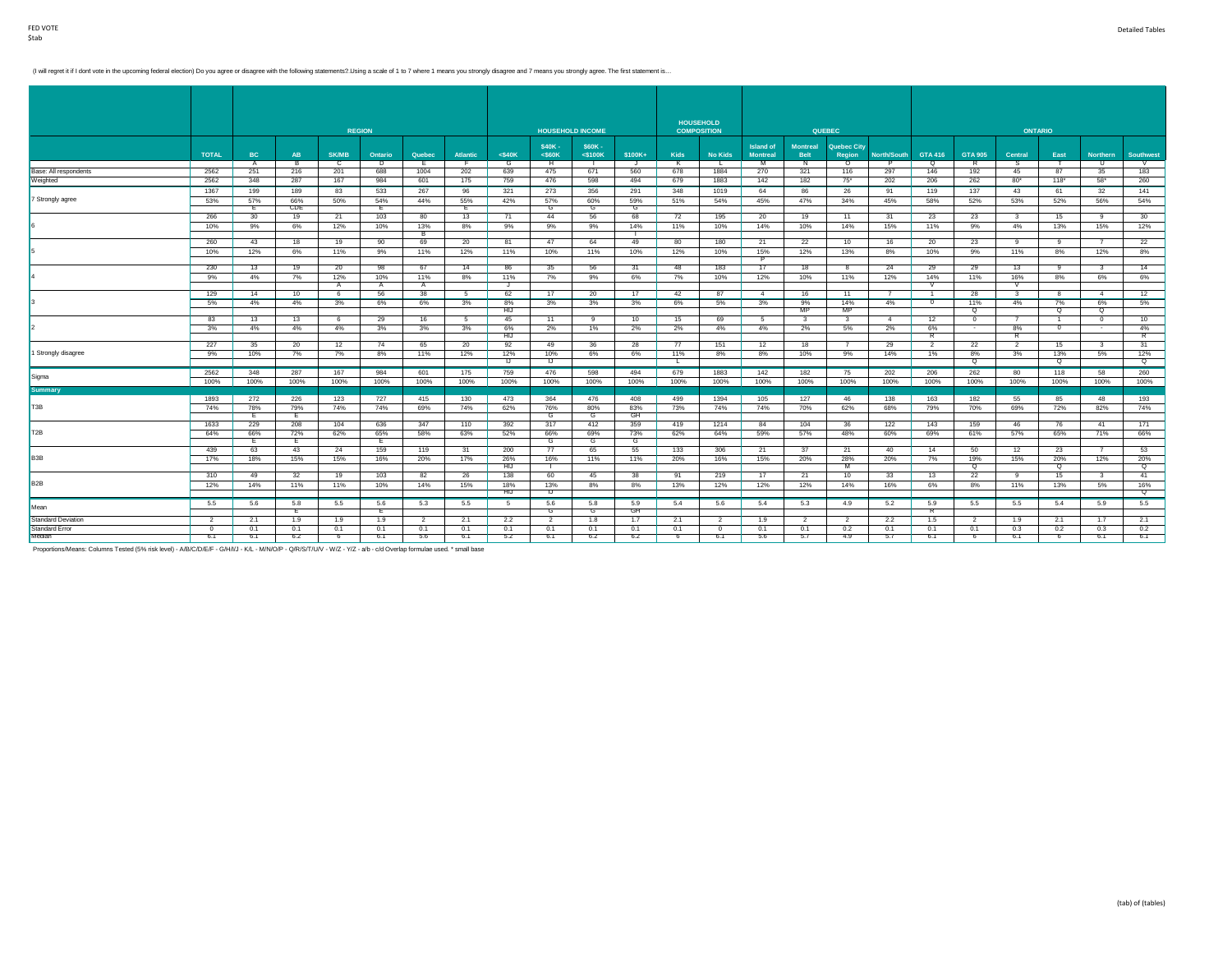(I have a duty/personal responsibility to vote in the upcoming federal election) Do you agree or disagree with the following statements?. Using a scale of 1 to 7 where 1 means you strongly disagree and 7 means you strongly

|                           |                |                |      |                | <b>REGION</b> |        |                 |                |                | <b>HOUSEHOLD INCOME</b> |                   | <b>HOUSEHOLD</b> | <b>COMPOSITION</b> |                  |                 | <b>QUEBEC</b>      |                |                |                |                | <b>ONTARIO</b> |                         |                  |
|---------------------------|----------------|----------------|------|----------------|---------------|--------|-----------------|----------------|----------------|-------------------------|-------------------|------------------|--------------------|------------------|-----------------|--------------------|----------------|----------------|----------------|----------------|----------------|-------------------------|------------------|
|                           |                |                |      |                |               |        |                 |                |                |                         |                   |                  |                    |                  |                 |                    |                |                |                |                |                |                         |                  |
|                           |                |                |      |                |               |        |                 |                | \$40K-         | \$60K -                 |                   |                  |                    | <b>Island of</b> | <b>Montreal</b> | <b>Quebec City</b> |                |                |                |                |                |                         |                  |
|                           | <b>TOTAL</b>   | BC             | AB   | <b>SK/MB</b>   | Ontario       | Quebec | <b>Atlantic</b> | $<$ \$40 $K$   | $<$ S60 $K$    | $<$ \$100 $K$           | \$100K+           | Kids             | <b>No Kids</b>     | <b>Montreal</b>  | <b>Belt</b>     | Region             | North/South    | <b>GTA 416</b> | <b>GTA 905</b> | Central        | East           | Northern                | <b>Southwest</b> |
|                           |                | A              | - B  | c              | Þ             |        | ு               | G              | $\overline{H}$ | - 11                    | J.                | K                | L                  | M                | N               | $\circ$            | P.             | Q              | R              | S.             |                | U                       | $\sqrt{2}$       |
| Base: All respondents     | 2562           | 251            | 216  | 201            | 688           | 1004   | 202             | 639            | 475            | 671                     | 560               | 678              | 1884               | 270              | 321             | 116                | 297            | 146            | 192            | 45             | 87             | 35                      | 183              |
| Weighted                  | 2562           | 348            | 287  | 167            | 984           | 601    | 175             | 759            | 476            | 598                     | 494               | 679              | 1883               | 142              | 182             | $75*$              | 202            | 206            | 262            | $80*$          | $118*$         | 58"                     | 260              |
|                           | 1536           | 224            | 189  | 92             | 583           | 348    | 101             | 367            | 312            | 390                     | 327               | 393              | 1143               | 80               | 109             | 37                 | 122            | 120            | 141            | 48             | 71             | 41                      | 161              |
| 7 Strongly agree          | 60%            | 64%            | 66%  | 55%            | 59%           | 58%    | 58%             | 48%            | 65%            | 65%                     | 66%               | 58%              | 61%                | 56%              | 60%             | 49%                | 60%            | 58%            | 54%            | 60%            | 60%            | 71%                     | 62%              |
|                           |                |                |      |                |               |        |                 |                | G              | G                       | G                 |                  |                    |                  |                 |                    |                |                |                |                |                |                         |                  |
|                           | 295            | 40             | 25   | 26             | 104           | 81     | 19              | 80             | 46             | 64                      | 79                | 84               | 210                | 18               | 24              | 14                 | 25             | 26             | 26             |                | 9              | 6                       | 31               |
|                           | 12%            | 12%            | 9%   | 15%            | 11%           | 13%    | 11%             | 10%            | 10%            | 11%                     | 16%<br><b>GHI</b> | 12%              | 11%                | 12%              | 13%             | 19%                | 12%            | 12%            | 10%            | 8%             | 8%             | 10%                     | 12%              |
|                           | 260            | 35             | 20   | 22             | 98            | 65     | 20              | 100            | 38             | 67                      | 41                | 72               | 188                | 21               | 19              |                    | 17             | 20             | 35             |                | 9              | $\overline{1}$          | 24               |
|                           | 10%            | 10%            | 7%   | 13%            | 10%           | 11%    | 11%             | 13%            | 8%             | 11%                     | 8%                | 11%              | 10%                | 15%              | 10%             | 10%                | 9%             | 10%            | 13%            | 9%             | 8%             | 2%                      | 9%               |
|                           |                |                |      |                |               |        |                 | HJ             |                |                         |                   |                  |                    |                  |                 |                    |                |                |                |                |                |                         |                  |
|                           | 199            | 19             | 21   | 16             | 84            | 48     | 10              | 81             | 36             | 34                      | 24                | 44               | 154                | 13               | 13              | 8                  | 15             | 31             | 20             | 6              | 6              | $\overline{4}$          | 17               |
|                           | 8%             | 6%             | 7%   | 9%             | 9%            | 8%     | 6%              | 11%            | 8%             | 6%                      | 5%                | 6%               | 8%                 | 9%               | 7%              | 11%                | 7%             | 15%            | 7%             | 8%             | 5%             | 7%                      | 7%               |
|                           | 82             | 10             | -3   |                | 33            | 20     | 8               | IJ<br>41       | 11             | 18                      | $\overline{4}$    | 22               | 60                 | 3                | 8               | $\overline{2}$     |                | TV             | 15             | $\overline{4}$ | 3              | - 3                     | $\overline{7}$   |
|                           | 3%             | 3%             | 1%   | 4%             | 3%            | 3%     | 5%              | 5%             | 2%             | 3%                      | 1%                | 3%               | 3%                 | 2%               | 4%              | 2%                 | 4%             | 1%             | 6%             | 5%             | 3%             | 5%                      | 3%               |
|                           |                |                |      |                |               |        |                 | HJ             |                | J.                      |                   |                  |                    |                  |                 |                    |                |                | Q              |                |                |                         |                  |
|                           | 59             | $\overline{4}$ | 15   | $\overline{0}$ | 28            | 10     | $\overline{2}$  | 28             | 6              | 8                       | $\overline{1}$    | 12               | 47                 | 2                | $\overline{2}$  | -5                 | $\overline{1}$ | - 5            | -5             | $\overline{7}$ | $\overline{7}$ | $\overline{0}$          | $\overline{4}$   |
|                           | 2%             | 1%             | 5%   | $\overline{0}$ | 3%            | 2%     | 1%              | 4%             | 1%             | 1%                      | $\overline{0}$    | 2%               | 3%                 | 1%               | 1%              | 6%                 | 1%             | 2%             | 2%             | 8%             | 6%             | $\sim$                  | 2%               |
|                           |                |                | ACE  |                |               |        |                 | <b>HIJ</b>     |                | J                       |                   |                  |                    |                  |                 | <b>MNP</b>         |                |                |                |                |                |                         |                  |
|                           | 132            | 14             | 14   | $\overline{4}$ | 54            | 30     | 15              | 62             | 29             | 16                      | 18                | 52               | 80                 | 6                | $\overline{7}$  | $\overline{2}$     | 15             | 2              | 20             | $\overline{1}$ | 12             | $\overline{\mathbf{3}}$ | 16               |
| 1 Strongly disagree       | 5%             | 4%             | 5%   | 2%             | 6%            | 5%     | 9%              | 8%<br>IJ       | 6%             | 3%                      | 4%                | 8%               | 4%                 | 4%               | 4%              | 3%                 | 7%             | 1%             | 8%             | 1%             | 10%<br>$\circ$ | 5%                      | 6%               |
|                           |                |                |      |                |               |        | $\mathbf{C}$    |                | п.             |                         |                   | ъ.               |                    |                  |                 |                    |                |                | Q              |                |                |                         | Q                |
| Sigma                     | 2562           | 348            | 287  | 167            | 984           | 601    | 175             | 759            | 476            | 598                     | 494               | 679              | 1883               | 142              | 182             | 75                 | 202            | 206            | 262            | 80             | 118            | 58                      | 260              |
|                           | 100%           | 100%           | 100% | 100%           | 100%          | 100%   | 100%            | 100%           | 100%           | 100%                    | 100%              | 100%             | 100%               | 100%             | 100%            | 100%               | 100%           | 100%           | 100%           | 100%           | 100%           | 100%                    | 100%             |
| <b>Summary</b>            | 2091           | 300            | 234  | 140            | 785           | 493    | 140             | 547            | 395            | 521                     | 447               | 550              |                    | 119              | 152             | 58                 | 164            | 166            | 202            | 62             |                | 48                      | 216              |
| T <sub>3</sub> B          | 82%            | 86%            | 81%  | 84%            | 80%           | 82%    | 80%             | 72%            | 83%            | 87%                     | 91%               | 81%              | 1541<br>82%        | 84%              | 84%             | 77%                | 81%            | 81%            | 77%            | 77%            | 90<br>76%      | 84%                     | 83%              |
|                           |                |                |      |                |               |        |                 |                | ਰ              | G                       | GH                |                  |                    |                  |                 |                    |                |                |                |                |                |                         |                  |
|                           | 1831           | 265            | 214  | 117            | 687           | 428    | 120             | 446            | 358            | 454                     | 406               | 478              | 1353               | 98               | 133             | 51                 | 147            | 146            | 167            | 55             | 80             | 47                      | 192              |
| T <sub>2</sub> B          | 71%            | 76%            | 74%  | 70%            | 70%           | 71%    | 69%             | 59%            | 75%            | 76%                     | 82%               | 70%              | 72%                | 69%              | 73%             | 67%                | 73%            | 71%            | 64%            | 68%            | 68%            | 81%                     | 74%              |
|                           |                |                |      |                |               |        |                 |                | G              | G                       | <b>GHI</b>        |                  |                    |                  |                 |                    |                |                |                |                |                |                         |                  |
|                           | 273            | 29             | 32   | 11             | 115           | 60     | 25              | 131            | 45             | 43                      | 23                | 86               | 187                | 11               | 17              | 9                  | 23             | - 8            | 40             | 12             | 22             | 6                       | 27               |
| B <sub>3</sub> B          | 11%            | 8%             | 11%  | 7%             | 12%           | 10%    | 15%             | 17%            | 9%             | 7%                      | 5%                | 13%              | 10%                | 7%               | 9%              | 12%                | 11%            | 4%             | 15%            | 15%            | 19%            | 10%                     | 11%              |
|                           |                |                |      |                |               |        | $\mathbf{C}$    | <b>HIJ</b>     | J              |                         |                   |                  |                    |                  |                 |                    |                |                | $\alpha$       | $\alpha$       | $\alpha$       |                         |                  |
|                           | 191            | 18             | 29   | $\overline{4}$ | 83            | 40     | 17              | 90             | 34             | 24                      | 18                | 63               | 127                | 8                | $\mathbf{9}$    | - 7                | 16             | $\overline{7}$ | 25             | 8              | 19             | $\overline{\mathbf{3}}$ | 21               |
| B <sub>2</sub> B          | 7%             | 5%             | 10%  | 3%             | 8%            | 7%     | 10%             | 12%            | 7%             | 4%                      | 4%                | 9%               | 7%                 | 5%               | 5%              | 10%                | 8%             | 3%             | 10%            | 10%            | 16%            | 5%                      | 8%               |
|                           |                |                | C    |                | $\mathbf{C}$  |        | $\mathbf{C}$    | <b>HIJ</b>     | J              |                         |                   |                  |                    |                  |                 |                    |                |                |                |                | Q              |                         |                  |
| Mean                      | 5.9            | 6.1            | - 6  | 6              | 5.8           | 5.9    | 5.7             | 5.4            | 6              | 6.1                     | 6.3<br>GH         | 5.8              | 5.9                | 5.9              | 6               | 5.7                | 5.9            | - 6            | 5.6            | 5.8            | 5.6            | 6.2                     | 5.9              |
| <b>Standard Deviation</b> | 1.7            | 1.6            | 1.8  | 1.4            | 1.8           | 1.7    | 1.9             | $\overline{2}$ | G<br>1.7       | G<br>1.5                | 1.4               | 1.8              | 1.7                | 1.6              | 1.6             | 1.7                | 1.8            | 1.4            | 1.9            | 1.8            | 2.1            | 1.6                     | 1.7              |
| Standard Error            | $\overline{0}$ | 0.1            | 0.1  | 0.1            | 0.1           | 0.1    | 0.1             | 0.1            | 0.1            | 0.1                     | 0.1               | 0.1              | $\Omega$           | 0.1              | 0.1             | 0.2                | 0.1            | 0.1            | 0.1            | 0.3            | 0.2            | 0.3                     | 0.1              |
| Median                    | 6.2            | 6.2            | 6.2  | 6.1            | 6.2           | 6.1    | 6.1             | 5.8            | 6.2            | 6.2                     | 6.2               | 6.1              | 6.2                | 6.1              | 6.2             | 5.9                | 6.2            | 6.1            | 6.1            | 6.2            | 6.2            | 6.3                     | 6.2              |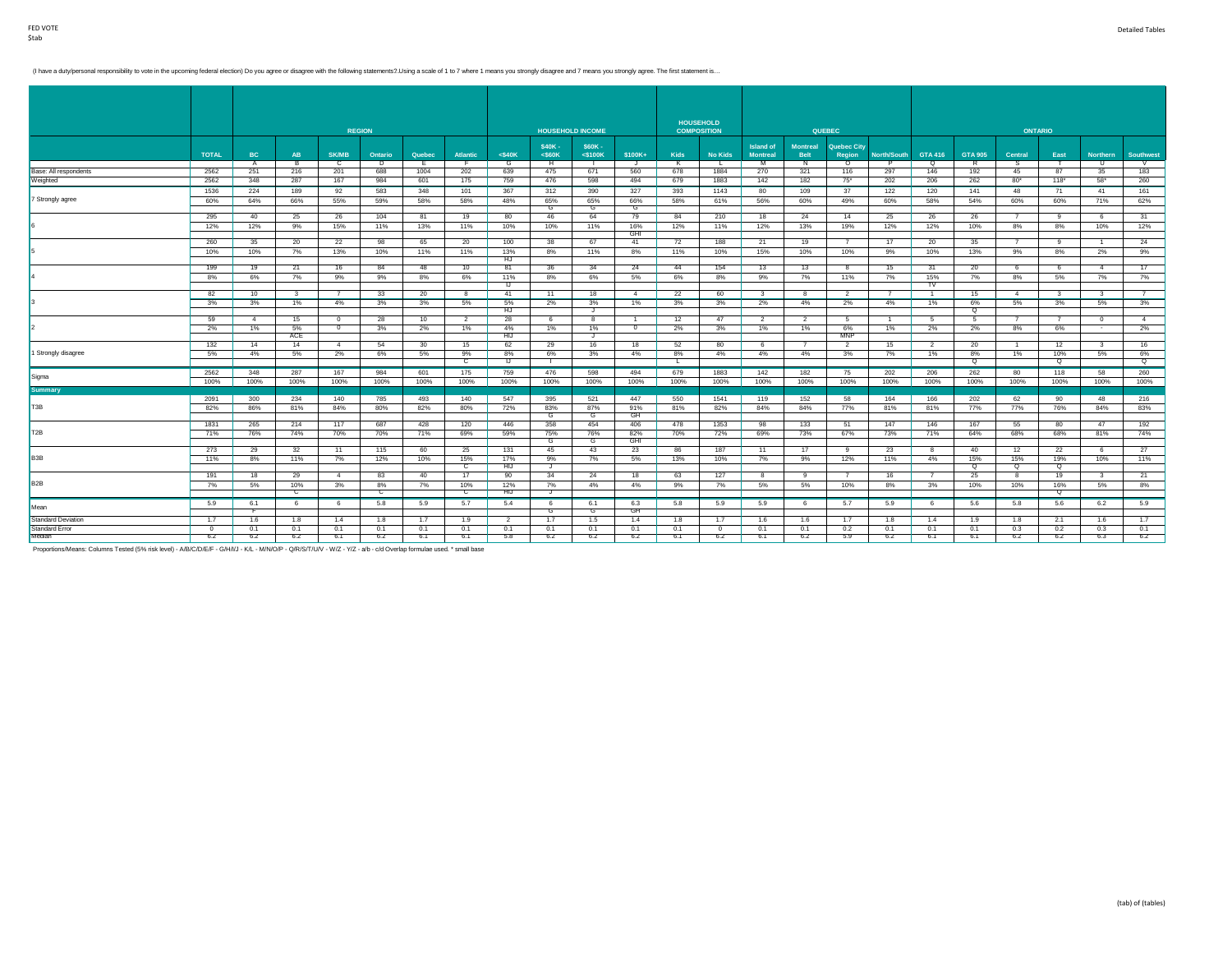(I have a great deal of interest in following the news and information about the upcoming federal election) Do you agree or disagree with the following statements?. J/sing a scale of 1 to 7 where 1 means you strongly disag

|                       |              |              |                |                |                |         |           |                |             |                         |          |                 | <b>HOUSEHOLD</b>   |                  |                 |                    |             |                         |                |                |          |                 |                  |
|-----------------------|--------------|--------------|----------------|----------------|----------------|---------|-----------|----------------|-------------|-------------------------|----------|-----------------|--------------------|------------------|-----------------|--------------------|-------------|-------------------------|----------------|----------------|----------|-----------------|------------------|
|                       |              |              |                |                | <b>REGION</b>  |         |           |                |             | <b>HOUSEHOLD INCOME</b> |          |                 | <b>COMPOSITION</b> |                  |                 | <b>QUEBEC</b>      |             |                         |                | <b>ONTARIO</b> |          |                 |                  |
|                       |              |              |                |                |                |         |           |                |             |                         |          |                 |                    |                  |                 |                    |             |                         |                |                |          |                 |                  |
|                       |              |              |                |                |                |         |           |                | \$40K-      | \$60K -                 |          |                 |                    | <b>Island of</b> | <b>Montreal</b> | <b>Quebec City</b> |             |                         |                |                |          |                 |                  |
|                       | <b>TOTAL</b> | BC.          | AB             | <b>SK/MB</b>   | Ontario        | Quebec  | Atlantic  | $<$ \$40 $K$   | $<$ S60 $K$ | $<$ \$100 $K$           | $$100K+$ | <b>Kids</b>     | <b>No Kids</b>     | <b>Montreal</b>  | <b>Belt</b>     | Region             | North/South | GTA 416                 | GTA 905        | Central        | East     | <b>Northern</b> | <b>Southwest</b> |
|                       |              | $\mathsf{A}$ | $\overline{B}$ | $\overline{c}$ | $\overline{D}$ |         | F.        | G              | H           |                         | J        | K               | - 11               | M                | $\overline{N}$  | $\overline{\circ}$ |             | $\overline{\mathbf{Q}}$ | $\overline{R}$ | s              |          | U               | <b>V</b>         |
| Base: All respondents | 2562         | 251          | 216            | 201            | 688            | 1004    | 202       | 639            | 475         | 671                     | 560      | 678             | 1884               | 270              | 321             | 116                | 297         | 146                     | 192            | 45             | 87       | 35              | 183              |
| Weighted              | 2562         | 348          | 287            | 167            | 984            | 601     | 175       | 759            | 476         | 598                     | 494      | 679             | 1883               | 142              | 182             | $75^*$             | 202         | 206                     | 262            | $80*$          | $118*$   | 58*             | 260              |
|                       | 760          | 115          | 109            | 39             | 298            | 147     | 51        | 181            | 165         | 181                     | 164      | 188             | 572                | 35               | 44              | 18                 | 51          | 63                      | 70             | 26             | 39       | 16              | 83               |
| 7 Strongly agree      | 30%          | 33%          | 38%            | 23%            | 30%            | 25%     | 29%       | 24%            | 35%         | 30%                     | 33%      | 28%             | 30%                | 25%              | 24%             | 24%                | 25%         | 31%                     | 27%            | 32%            | 33%      | 28%             | 32%              |
|                       |              | E            | CE.            |                | Œ.             |         |           |                | G           | G                       | G        |                 |                    |                  |                 |                    |             |                         |                |                |          |                 |                  |
|                       | 375          | 45           | 38             | 27             | 153            | 83      | 28        | 83             | 77          | 96                      | 91       | 98              | 276                | 22               | 24              | 11                 | 26          | 37                      | 37             | 10             | 12       | 10              | 47               |
|                       | 15%          | 13%          | 13%            | 16%            | 16%            | 14%     | 16%       | 11%            | 16%         | 16%                     | 19%      | 14%             | 15%                | 16%              | 13%             | 14%                | 13%         | 18%                     | 14%            | 13%            | 10%      | 17%             | 18%              |
|                       |              |              |                |                |                |         |           |                | G           | G                       | G        |                 |                    |                  |                 |                    |             |                         |                |                |          |                 |                  |
|                       | 487          | 83           | 33             | 27             | 187            | 129     | 28        | 135            | 89          | 125                     | 100      | 123             | 364                | 38               | 38              | 12                 | 41          | 55                      | 49             | 16             | 17       | -9              | 41               |
|                       | 19%          | 24%          | 11%            | 16%            | 19%            | 21%     | 16%       | 18%            | 19%         | 21%                     | 20%      | 18%             | 19%                | 27%              | 21%             | 16%                | 20%         | 27%                     | 19%            | 20%            | 15%      | 15%             | 16%              |
|                       |              | - B          |                |                | в              | в.      |           |                |             |                         |          |                 |                    |                  |                 |                    |             | <b>V</b>                |                |                |          |                 |                  |
|                       | 401          | 48           | 49             | 39             | 136            | 108     | 21        | 122            | 64          | 93                      | 75       | 108             | 294                | 19               | 36              | 13                 | 39          | 17                      | 52             | 12             | 12       | 12              | 30               |
|                       | 16%          | 14%          | 17%            | 24%            | 14%            | 18%     | 12%       | 16%            | 14%         | 16%                     | 15%      | 16%             | 16%                | 14%              | 20%             | 17%                | 19%         | 8%                      | 20%            | 15%            | 10%      | 21%             | 12%              |
|                       |              |              |                | ADF            |                |         |           |                |             |                         |          |                 |                    |                  |                 |                    |             |                         | þ              |                |          |                 |                  |
|                       | 217          | 14           | 38             | 14             | 76             | 58      | 17        | 88             | 33          | 42                      | 26       | 64              | 153                | 12               | 18              | -9                 | 19          | 14                      | 19             | 5              | 11       | 6               | 19               |
|                       | 8%           | 4%           | 13%            | 8%             | 8%             | 10%     | 10%       | 12%            | 7%          | 7%                      | 5%       | 9%              | 8%                 | 8%               | 10%             | 13%                | 9%          | 7%                      | 7%             | 7%             | 9%       | 11%             | 7%               |
|                       |              |              | <b>AD</b>      |                |                | A       | A         | <b>HIJ</b>     |             |                         |          |                 |                    |                  |                 |                    |             |                         |                |                |          |                 |                  |
|                       | 135          | 20           | 12             | 10             | 58             | 26      | -9        | 75             | 18          | 18                      | 11       | 32              | 103                | 6                | -9              | $\mathbf{3}$       | 8           | 11                      | 13             | $\overline{7}$ | 10       | $^{\circ}$      | 18               |
|                       | 5%           | 6%           | 4%             | 6%             | 6%             | 4%      | 5%        | 10%            | 4%          | 3%                      | 2%       | 5%              | 5%                 | 4%               | 5%              | 4%                 | 4%          | 5%                      | 5%             | 8%             | 8%       | $\sim$          | 7%               |
|                       |              |              |                |                |                |         |           | HIJ            |             |                         |          |                 |                    |                  |                 |                    |             |                         |                |                |          |                 |                  |
|                       | 187          | 22           | -9             | 10             | 76             | 49      | 21        | 75             | 30          | 42                      | 26       | 66              | 121                | -9               | 13              |                    | 18          | 8                       | 21             | $\overline{4}$ | 16       | - 5             | 22               |
| 1 Strongly disagree   |              |              |                |                |                |         |           |                |             |                         |          |                 |                    |                  |                 |                    |             |                         |                |                |          |                 |                  |
|                       | 7%           | 6%           | 3%             | 6%             | 8%             | 8%<br>в | 12%<br>AB | 10%<br>IJ      | 6%          | 7%                      | 5%       | 10%<br><b>L</b> | 6%                 | 6%               | 7%              | 13%                | 9%          | 4%                      | 8%             | 5%             | 14%<br>Q | 8%              | 8%               |
|                       |              |              |                |                |                |         |           |                |             |                         |          |                 |                    |                  |                 |                    |             |                         |                |                |          |                 |                  |
| Sigma                 | 2562         | 348          | 287            | 167            | 984            | 601     | 175       | 759            | 476         | 598                     | 494      | 679             | 1883               | 142              | 182             | 75                 | 202         | 206                     | 262            | 80             | 118      | 58              | 260              |
|                       | 100%         | 100%         | 100%           | 100%           | 100%           | 100%    | 100%      | 100%           | 100%        | 100%                    | 100%     | 100%            | 100%               | 100%             | 100%            | 100%               | 100%        | 100%                    | 100%           | 100%           | 100%     | 100%            | 100%             |
| <b>Summary</b>        |              |              |                |                |                |         |           |                |             |                         |          |                 |                    |                  |                 |                    |             |                         |                |                |          |                 |                  |
|                       | 1621         | 244          | 180            | 93             | 639            | 360     | 106       | 398            | 331         | 402                     | 356      | 409             | 1212               | 95               | 106             | 40                 | 118         | 155                     | 156            | 52             | 69       | 35              | 171              |
| T3B                   | 63%          | 70%          | 63%            | 56%            | 65%            | 60%     | 61%       | 52%            | 70%         | 67%                     | 72%      | 60%             | 64%                | 67%              | 58%             | 54%                | 58%         | 76%                     | 60%            | 65%            | 58%      | 60%             | 66%              |
|                       |              | <b>CE</b>    |                |                | $\mathbf{C}$   |         |           |                | G           | $\mathsf{G}$            | G        |                 |                    |                  |                 |                    |             | <b>RT</b>               |                |                |          |                 |                  |
|                       | 1134         | 160          | 147            | 66             | 451            | 231     | 79        | 263            | 242         | 277                     | 256      | 286             | 848                | 58               | 67              | 29                 | 77          | 100                     | 107            | 36             | 52       | 26              | 130              |
| T <sub>2</sub> B      | 44%          | 46%          | 51%            | 40%            | 46%            | 38%     | 45%       | 35%            | 51%         | 46%                     | 52%      | 42%             | 45%                | 41%              | 37%             | 38%                | 38%         | 49%                     | 41%            | 45%            | 44%      | 45%             | 50%              |
|                       |              |              | <b>CE</b>      |                | E              |         |           |                | G           | G                       | G        |                 |                    |                  |                 |                    |             |                         |                |                |          |                 |                  |
|                       | 539          | 56           | 58             | 35             | 210            | 134     | 47        | 238            | 81          | 102                     | 63       | 162             | 377                | 27               | 40              | 22                 | 45          | 34                      | 53             | 16             | 37       | 11              | 60               |
| B <sub>3</sub> B      | 21%          | 16%          | 20%            | 21%            | 21%            | 22%     | 27%       | 31%            | 17%         | 17%                     | 13%      | 24%             | 20%                | 19%              | 22%             | 29%                | 22%         | 16%                     | 20%            | 20%            | 31%      | 19%             | 23%              |
|                       |              |              |                |                |                |         | A         | HIJ            |             |                         |          |                 |                    |                  |                 |                    |             |                         |                |                | ୍ଦ       |                 |                  |
|                       | 322          | 42           | 20             | 21             | 134            | 75      | 30        | 150            | 48          | 60                      | 37       | 98              | 224                | 15               | 22              | 12                 | 26          | 19                      | 34             | 10             | 26       | -5              | 40               |
| B <sub>2</sub> B      | 13%          | 12%          | 7%             | 12%            | 14%            | 13%     | 17%       | 20%            | 10%         | 10%                     | 7%       | 14%             | 12%                | 11%              | 12%             | 16%                | 13%         | 9%                      | 13%            | 13%            | 22%      | 8%              | 15%              |
|                       |              |              |                |                | в.             |         | <b>B</b>  | HIJ            |             |                         |          |                 |                    |                  |                 |                    |             |                         |                |                | ୍        |                 |                  |
|                       | 5            | 5.2          | 5.2            | 4.8            | 5              | 4.8     | 4.8       | 4.5            | 5.2         | 5.1                     | 5.3      | 4.8             | 5                  | 5                | 4.8             | 4.6                | 4.8         | 5.3                     | 4.9            | 5.1            | 4.7      | 5               | 5                |
| Mean                  |              | F.           | CEF            |                |                |         |           |                | G           | G                       | G        |                 |                    |                  |                 |                    |             |                         |                |                |          |                 |                  |
| Standard Deviation    | 1.9          | 1.8          | 1.8            | 1.8            | 1.9            | 1.8     | 2.1       | $\overline{2}$ | 1.8         | 1.8                     | 1.7      | 1.9             | 1.8                | 1.7              | 1.8             | 2                  | 1.9         | 1.7                     | 1.8            | 1.8            | 2.2      | 1.8             | $\overline{2}$   |
| Standard Error        | $^{\circ}$   | 0.1          | 0.1            | 0.1            | 0.1            | 0.1     | 0.1       | 0.1            | 0.1         | 0.1                     | 0.1      | 0.1             | $\Omega$           | 0.1              | 0.1             | 0.2                | 0.1         | 0.1                     | 0.1            | 0.3            | 0.2      | 0.3             | 0.1              |
| Median                | 4.7          | 4.8          | 5.1            | 4.4            | 4.8            | 4.5     | 4.7       | 4.1            | 5.1         | 4.8                     | 5.1      | 4.6             | 4.7                | 4.6              | 4.4             | 4.2                | 4.4         | 4.9                     | 4.5            | 4.8            | 4.6      | 4.7             |                  |
|                       |              |              |                |                |                |         |           |                |             |                         |          |                 |                    |                  |                 |                    |             |                         |                |                |          |                 |                  |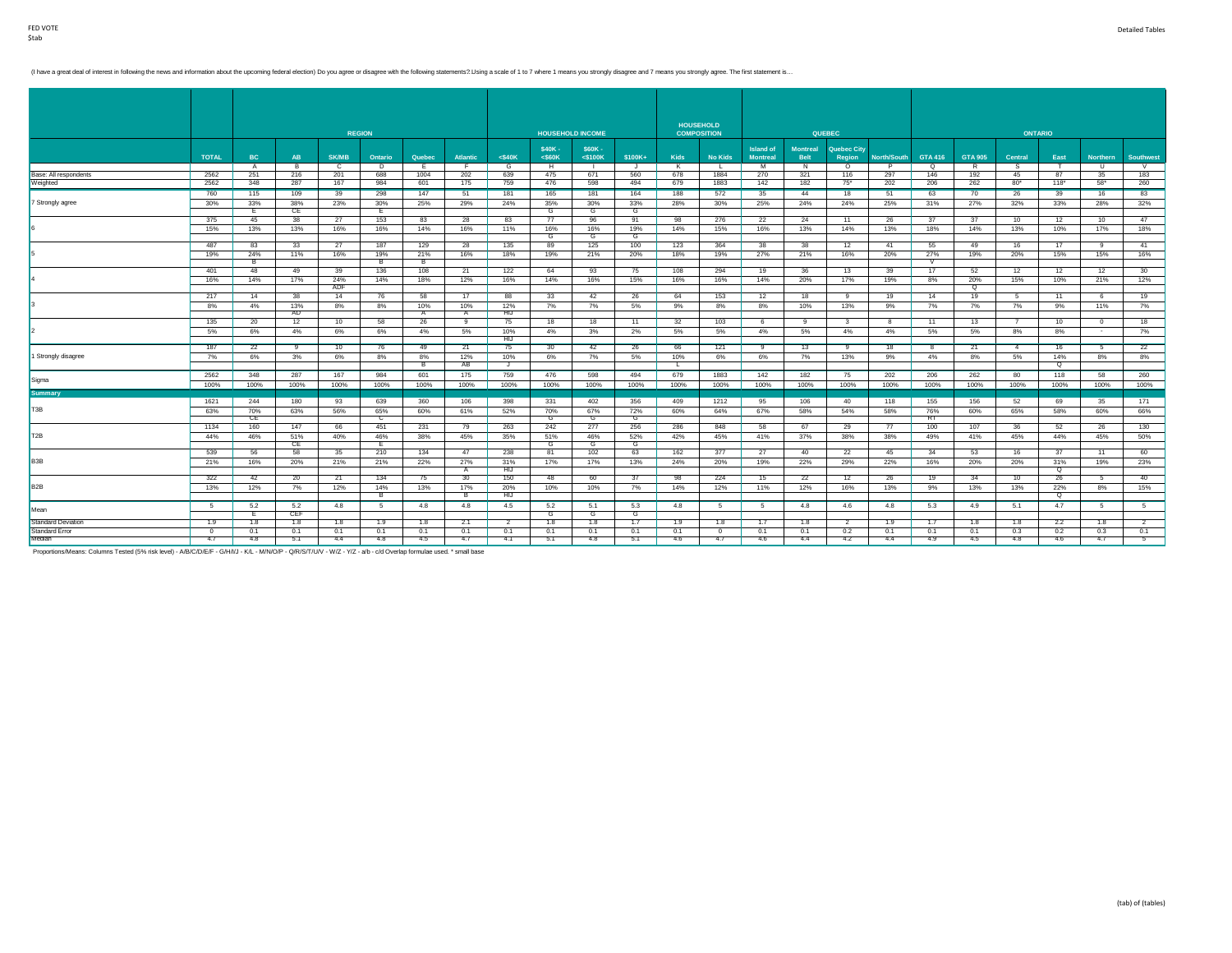### Thinking about the Liberal government under the leadership of Justin Trudeau, from what you have seen, read or heard, would you say that you strongly approve, somewhat approve, somewhat disapprove or strongly disapprove of

|                       |              |            |      |              |                |            |                 |              |                         |                          |          |          | <b>HOUSEHOLD</b>   |                                     |                                |                       |             |                   |                |                  |            |                 |                 |
|-----------------------|--------------|------------|------|--------------|----------------|------------|-----------------|--------------|-------------------------|--------------------------|----------|----------|--------------------|-------------------------------------|--------------------------------|-----------------------|-------------|-------------------|----------------|------------------|------------|-----------------|-----------------|
|                       |              |            |      |              | <b>REGION</b>  |            |                 |              | <b>HOUSEHOLD INCOME</b> |                          |          |          | <b>COMPOSITION</b> |                                     |                                | <b>QUEBEC</b>         |             |                   |                | <b>ONTARIO</b>   |            |                 |                 |
|                       | <b>TOTAL</b> | BC         | AB   | <b>SK/MB</b> | Ontario        | Quebec     | <b>Atlantic</b> | $<$ \$40 $K$ | \$40K-<br>$<$ S60K      | \$60K -<br>$<$ \$100 $K$ | \$100K+  | Kids     | <b>No Kids</b>     | <b>Island of</b><br><b>Montreal</b> | <b>Montreal</b><br><b>Belt</b> | Quebec City<br>Region | North/South | GTA 416           | <b>GTA 905</b> | <b>Central</b>   | East       | <b>Northern</b> | Southwest       |
|                       |              |            |      | C            | D              |            |                 | G            | н.                      |                          |          |          |                    | M                                   | N.                             | $\Omega$              |             | $\Omega$          |                | s                |            | - U             |                 |
| Base: All respondents | 2562         | 251        | 216  | 201          | 688            | 1004       | 202             | 639          | 475                     | 671                      | 560      | 678      | 1884               | 270                                 | 321                            | 116                   | 297         | 146               | 192            | 45               | 87         | 35              | 183             |
| Weighted              | 2562         | 348        | 287  | 167          | 984            | 601        | 175             | 759          | 476                     | 598                      | 494      | 679      | 1883               | 142                                 | 182                            | $75^*$                | 202         | 206               | 262            | $80*$            | $118*$     | $58*$           | 260             |
|                       | 223          | 25         | 15   |              | 100            | 62         | 14              | 69           | 43                      | 58                       | 44       | 68       | 155                | 23                                  | 20                             |                       | 15          | 20                | 26             | 10 <sup>10</sup> | $^{\circ}$ | $\overline{4}$  | 30 <sup>2</sup> |
| Strongly approve      | 9%           | 7%         | 5%   | 4%           | 10%            | 10%        | 8%              | 9%           | 9%                      | 10%                      | 9%       | 10%      | 8%                 | 16%                                 | 11%                            | 7%                    | 7%          | 10%               | 10%            | 13%              | 7%         | 7%              | 12%             |
|                       |              |            |      |              | с              | c          |                 |              |                         |                          |          |          |                    | OP.                                 |                                |                       |             |                   |                |                  |            |                 |                 |
|                       | 900          | 112        | 68   | 54           | 354            | 249        | 63              | 297          | 146                     | 215                      | 170      | 218      | 682                | 71                                  | 70                             | 24                    | 84          | 96                | 82             | 31               | 32         | 27              | 85              |
| Somewhat approve      | 35%          | 32%        | 24%  | 32%          | 36%<br>в       | 41%<br>ABC | 36%<br>ъ.       | 39%<br>н     | 31%                     | 36%                      | 34%      | 32%      | 36%                | 50%<br>NO.                          | 38%                            | 32%                   | 42%         | 47%<br><b>RTV</b> | 31%            | 39%              | 27%        | 47%             | 33%             |
|                       | 601          | 79         | 48   |              | 235            |            |                 |              | 129                     |                          | 128      | 167      |                    |                                     | 49                             | 22                    | 60          |                   |                |                  | 34         | 15              | 59              |
| Somewhat disapprove   |              |            |      | 32           |                | 155        | 52              | 155          |                         | 130                      |          |          | 435                | 23                                  |                                |                       |             | 45                | 70             | 13               |            |                 |                 |
|                       | 23%          | 23%        | 17%  | 19%          | 24%            | 26%        | 30%<br>BC       | 20%          | 27%<br>ত                | 22%                      | 26%      | 25%      | 23%                | 16%                                 | 27%<br>м                       | 29%<br>$\overline{M}$ | 30%         | 22%               | 27%            | 17%              | 29%        | 26%             | 22%             |
|                       | 829          | 132        | 155  | 74           | 291            | 132        | 45              | 237          | 158                     | 194                      | 152      | 224      | 605                | 21                                  | 43                             | 25                    | 43          | 42                | 84             | 25               | 42         | 11              | 86              |
| Strongly disapprove   | 32%          | 38%        | 54%  | 44%          | 30%            | 22%        | 26%             | 31%          | 33%                     | 32%                      | 31%      | 33%      | 32%                | 15%                                 | 24%                            | 33%                   | 21%         | 21%               | 32%            | 31%              | 35%        | 20%             | 33%             |
|                       |              | <b>DEF</b> | ADEF | <b>DEF</b>   | Е.             |            |                 |              |                         |                          |          |          |                    |                                     |                                |                       |             |                   | ᠊ᡉ             |                  | o          |                 | ᠊ᡉ              |
|                       | -9           |            |      |              | $\overline{4}$ |            | $\Omega$        | $\Omega$     | $\overline{1}$          |                          | $\Omega$ |          |                    | -3                                  | $^{\circ}$                     |                       | $\sqrt{2}$  | $\mathcal{R}$     | $\sqrt{2}$     | $\Omega$         |            | $^{\circ}$      | $\overline{1}$  |
| (Dk/Ns)               | $^{\circ}$   |            |      | 1%           | $\overline{0}$ | 1%         | - 0             | $\Omega$     | $^{\circ}$              | $\Omega$                 |          | $\Omega$ | $\Omega$           | 2%                                  | $\sim$                         |                       |             | 1%                | $\sim$         | . .              | 1%         |                 | $\Omega$        |
|                       |              |            |      |              |                |            |                 |              |                         |                          |          |          |                    | NP.                                 |                                |                       |             |                   |                |                  |            |                 |                 |
|                       | 2562         | 348        | 287  | 167          | 984            | 601        | 175             | 759          | 476                     | 598                      | 494      | 679      | 1883               | 142                                 | 182                            | 75                    | 202         | 206               | 262            | 80               | 118        | 58              | 260             |
| Sigma                 | 100%         | 100%       | 100% | 100%         | 100%           | 100%       | 100%            | 100%         | 100%                    | 100%                     | 100%     | 100%     | 100%               | 100%                                | 100%                           | 100%                  | 100%        | 100%              | 100%           | 100%             | 100%       | 100%            | 100%            |
| <b>Summary</b>        |              |            |      |              |                |            |                 |              |                         |                          |          |          |                    |                                     |                                |                       |             |                   |                |                  |            |                 |                 |
|                       | 1123         | 137        | 84   | 60           | 454            | 311        | 77              | 366          | 189                     | 273                      | 213      | 286      | 838                | 94                                  | 89                             | 29                    | 99          | 116               | 108            | 42               | 41         | 31              | 115             |
| T <sub>2</sub> B      | 44%          | 39%        | 29%  | 36%          | 46%            | 52%        | 44%             | 48%          | 40%                     | 46%                      | 43%      | 42%      | 44%                | 66%                                 | 49%                            | 39%                   | 49%         | 56%               | 41%            | 52%              | 35%        | 54%             | 44%             |
|                       |              |            |      |              | ВC             | ABC        | в               | н.           |                         |                          |          |          |                    | <b>NOP</b>                          |                                |                       |             | RT.               |                |                  |            |                 |                 |
|                       | 1430         | 211        | 204  | 106          | 526            | 287        | 98              | 393          | 286                     | 324                      | 280      | 390      | 1040               | 45                                  | 92                             | 46                    | 104         | 87                | 153            | 38               | 76         | 26              | 145             |
| B <sub>2</sub> B      | 56%          | 61%        | 71%  | 63%          | 53%            | 48%        | 56%             | 52%          | 60%                     | 54%                      | 57%      | 57%      | 55%                | 32%                                 | 51%                            | 61%                   | 51%         | 42%               | 59%            | 48%              | 64%        | 46%             | 56%             |
|                       |              |            | ᄜ    | ᄜ            |                |            |                 |              | उ                       |                          |          |          |                    |                                     |                                |                       |             |                   | σ              |                  |            |                 | ਧ               |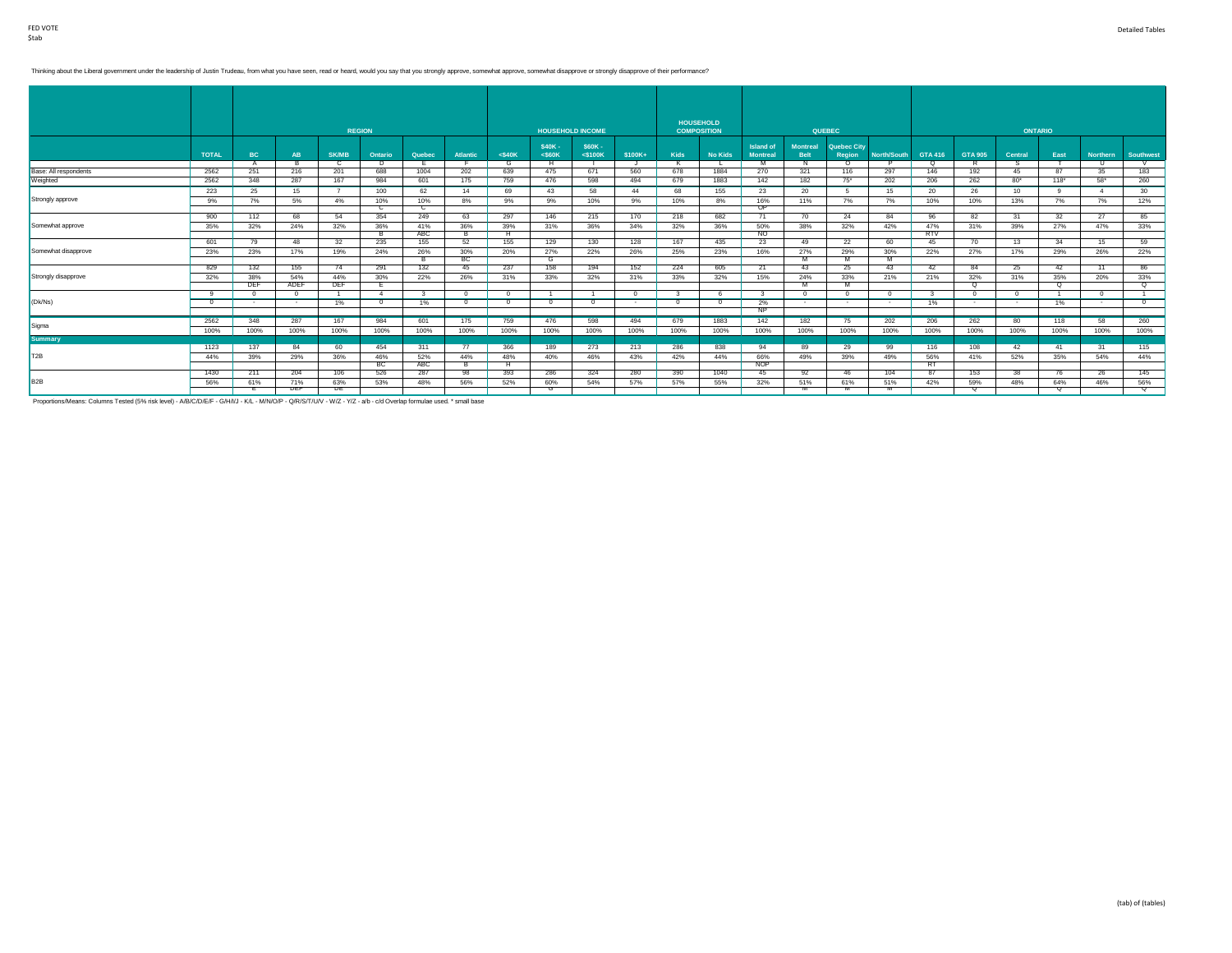# Some people say that the Liberal government under Prime Minister Justin Trudeau has done a good job and deserves to be re-elected this year. Other people say that it is time for another federal party to take over and run t

|                                                     |              |           |                    | <b>REGION</b> |            |                    |          |              | <b>HOUSEHOLD INCOME</b> |                         |         |      | <b>HOUSEHOLD</b><br><b>COMPOSITION</b> |                                     |                                | <b>QUEBEC</b>                |                         |                 |                   | <b>ONTARIO</b> |           |              |                  |
|-----------------------------------------------------|--------------|-----------|--------------------|---------------|------------|--------------------|----------|--------------|-------------------------|-------------------------|---------|------|----------------------------------------|-------------------------------------|--------------------------------|------------------------------|-------------------------|-----------------|-------------------|----------------|-----------|--------------|------------------|
|                                                     | <b>TOTAL</b> | <b>BC</b> | AB                 | <b>SK/MB</b>  | Ontario    | Quebec             | Atlantic | $<$ \$40 $K$ | \$40K-<br>$<$ S60K      | \$60K-<br>$<$ \$100 $K$ | \$100K+ | Kids | <b>No Kids</b>                         | <b>Island of</b><br><b>Montreal</b> | <b>Montreal</b><br><b>Belt</b> | <b>Quebec City</b><br>Region | North/South             | GTA 416         | <b>GTA 905</b>    | Central        | East      | Northern     | <b>Southwest</b> |
| Base: All respondents                               | 2562         | 251       | 216                | 201           | 688        | 1004               | 202      | 639          | H<br>475                | 671                     | 560     | 678  | 1884                                   | M<br>270                            | 321                            | $\Omega$<br>116              | 297                     | $\Omega$<br>146 | R<br>192          | 45             | 87        | $\cup$<br>35 | 183              |
| Weighted                                            | 2562         | 348       | 287                | 167           | 984        | 601                | 175      | 759          | 476                     | 598                     | 494     | 679  | 1883                                   | 142                                 | 182                            | 75*                          | 202                     | 206             | 262               | $80*$          | 118"      | $58*$        | 260              |
| Trudeau government has done a good job and deserves | 1000         | 125       | 59                 | 48            | 417        | 286                | 66       | 305          | 171                     | 254                     | 197     | 254  | 746                                    | 88                                  | 77                             | 24                           | 97                      | 109             | 101               | 36             | 37        | 25           | 109              |
| re-election                                         | 39%          | 36%       | 20%                | 29%           | 42%<br>___ | 47%<br><b>ABCF</b> | 38%      | 40%          | 36%                     | 43%                     | 40%     | 37%  | 40%                                    | 62%<br><b>NOP</b>                   | 42%                            | 32%                          | 48%<br>$\left( \right)$ | 53%<br>RT       | 39%               | 45%            | 32%       | 44%          | 42%              |
|                                                     |              |           |                    |               | <b>BU</b>  |                    |          |              |                         |                         |         |      |                                        |                                     |                                |                              |                         |                 |                   |                |           |              |                  |
| Time for another federal party to take over         | 1535         | 220       | 228                | 118           | 558        | 307                | 106      | 452          | 301                     | 338                     | 295     | 421  | 1114                                   | 51                                  | 103                            | 51                           | 101                     | 94              | 159               | 45             | 78        | 32           | 150              |
|                                                     | 60%          | 63%       | 79%<br><b>ADEF</b> | 71%<br>DE     | 57%        | 51%                | 60%      | 60%          | 63%                     | 57%                     | 60%     | 62%  | 59%                                    | 36%                                 | 57%                            | 68%<br>MP.                   | 50%                     | 46%             | 61%<br>$^{\circ}$ | 55%            | 67%<br>Q. | 56%          | 57%              |
|                                                     | 27           |           |                    |               |            |                    |          |              |                         |                         |         |      | 22                                     |                                     |                                |                              |                         |                 |                   |                |           |              |                  |
| (Dk/Ns)                                             | 1%           | 1%        |                    | $1\%$         | 1%         | 2%                 | 2%       |              | 1%                      | 1%                      |         | 1%   | 1%                                     | 2%                                  | 1%                             |                              | 2%                      | 2%              | 1%                |                | 2%        |              | 1%               |
|                                                     |              |           |                    |               |            |                    |          |              |                         |                         |         |      |                                        |                                     |                                |                              |                         |                 |                   |                |           |              |                  |
| Sigma                                               | 2562         | 348       | 287                | 167           | 984        | 601                | 175      | 759          | 476                     | 598                     | 494     | 679  | 1883                                   | 142                                 | 182                            | 75                           | 202                     | 206             | 262               | 80             | 118       | 58           | 260              |
|                                                     | 100%         | 100%      | 100%               | 100%          | 100%       | 100%               | 100%     | 100%         | 100%                    | 100%                    | 100%    | 100% | 100%                                   | 100%                                | 100%                           | 100%                         | 100%                    | 100%            | 100%              | 100%           | 100%      | 100%         | 100%             |